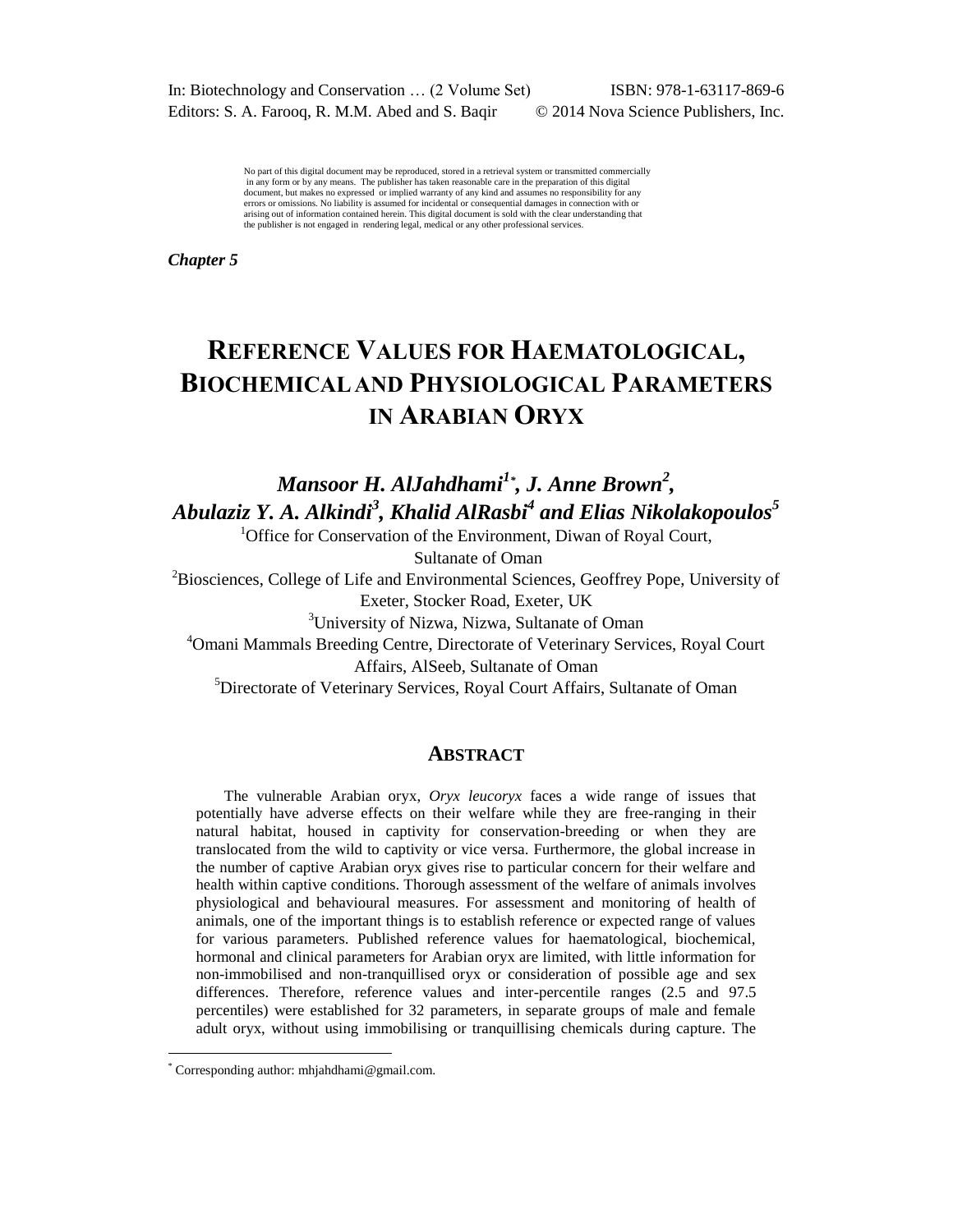haematological parameters investigated were white blood cell count and differentiation (%) of cell types (neutrophils, lymphocytes, monocytes, eosinophils, basophils), number of platelets, red blood cell count, haemoglobin concentration and haematocrit, erythrocyte cell volume, erythrocyte haemoglobin content and concentration, serum osmolality and ions (sodium, potassium, chloride, calcium, magnesium and phosphorus). Biochemical parameters investigated were serum urea, glucose, total protein, albumin and plasma lactate concentrations. Clinical parameters investigated were body temperature, heart and respiratory rates. Hormonal parameters measured were cortisol, free-thyroxine, free-triiodothyronine and insulin concentrations. Near basal values for serum cortisol were measured in Arabian oryx sampled within 2 min, while values were significantly higher in oryx sampled within 5-10 min. The reference values established in these studies are considered valuable tools for diagnosis of disease and physiological alterations in Arabian oryx. The establishment of reference values for Arabian oryx that considers the differences between males and females has importance for future monitoring of the well-being of this endangered species.

**Keywords**: Biochemistry, Biotechnology, Arabian oryx, Oryx leucoryx

## **INTRODUCTION**

Maintaining good health and freedom from disease are essential elements of good animal welfare (Botreau et al., 2007). One of the 'Five freedoms' for animal welfare is Freedom from pain, injury and disease by prevention and rapid diagnosis and treatment (FAWC, 1993). The role of veterinary medicine is important for conservation of wildlife through assessment and monitoring of health in the wild or under captive conditions (Karesh & Cook, 1995; Kirkwood, 1993). Maintaining good health of wildlife particularly under captive conditions is of high importance. Examples of health problems are injuries, endo and ecto-parasites, lameness, infectious diseases, diarrhoea and chronic stress. For assessment and monitoring of health of animals, it is important to establish reference or expected range of values for various parameters which include data for blood parameters such as complete blood count, serum biochemistry profile, ions, hormones and clinical parameters e.g., heart rate, respiratory rate and body temperature (Deem et al., 2001; Karesh et al., 1997). These reference values aid in the diagnosis of certain pathologies (Deem et al., 2001; Kaneko et al., 1997). For example, haematological data such as haemoglobin and neutrophil count are used for the diagnosis of pathologies such as anaemia and bacterial infections, respectively (Hawkey, 1991; Junqueria & Carnerio, 2005). The values used for diagnosis or screening of diseases are often called ―normal values‖ (Walton, 2001). Because these values might vary according to the sex, age or in captive or wild individuals of the same species, the term "reference values" should be used to avoid confusion (Solberg, 2006; Walton, 2001). Reference values are often given as the range between minimum and maximum values, which might include extreme outliers. Therefore, the International Federation of Clinical Chemistry (IFCC) recommended the use of the central 95 % reference ranges defined as the 2.5 and 97.5 percentiles (Dimauro et al., 2008; Harris & Boyd, 1995; Horn & Pesce, 2003; Lumsden, 1998; Solberg, 2006; Walton, 2001). Haematological and biochemical reference values have been established for a wide range of animals. For example, reference values for haematological and/or biochemical parameters were established for chital deer (*Axis axis*) (Chapple et al., 1991), southern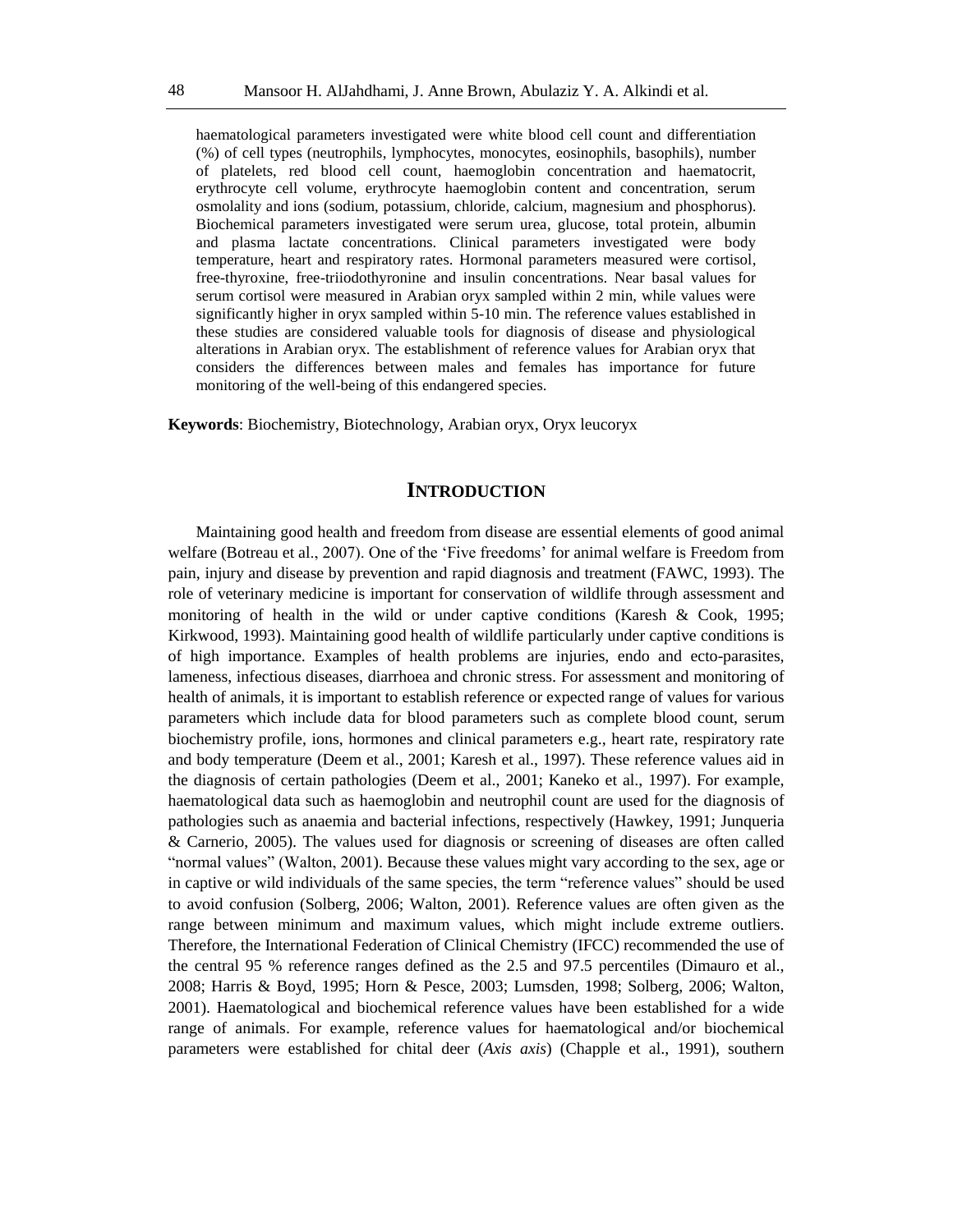chamois (*Rupicapra pyrenaica*) (Lopez-Olvera et al., 2006a), Spanish ibex (*Capra pyrenaica*) (Perez et al., 2003), black-faced impala (*Aepyceros melampus petersi*) (Karesh et al., 1997), working horses (Pritchard et al., 2009) and some species of wild ruminants in captivity (Peinado et al., 1999). Most Arabian oryx around the world (more than 95 %) live in some form of captivity nowadays. The total number of Arabian oryx in Arabia is currently estimated at about 8000 oryx (Strauss, 2008). Holding of Arabian oryx in captivity requires close monitoring of their health and well-being. The availability of accepted reference values for haematology, biochemistry, ions and hormones and clinical parameters will help in this monitoring and in the diagnosis of diseases within the population. The reference values of some haematological, biochemical, ions and other physiological parameters such as heart and respiratory rates vary according to the sex and age of the same species (Bush et al., 1983; Jain, 1986; Lopez-Olvera et al., 2006a). The variation might also depend on the method of capture and whether immobilising or tranquilising chemicals have been used or whether animals have been captured with or without using chemicals, as reported in red deer (*Cervus elaphus*) (Marco & Lavin, 1999) and koalas (*Phascolarctos cinereus*) (Hajduk et al., 1992). Some haematological and biochemical parameters, and data for body temperature, heart and respiratory rates were reported for neonates of Arabian oryx (Bounous-Dalton & Hood, 1980; Ferrell et al., 2001). There are clear differences in some haematological parameters between some of the seven age-groups reported for scimitar-horned oryx (*Oryx dammah*) (Hawkey & Hart, 1984). Ferrell et al. (2001) demonstrated important differences in biomedical parameters between neonates of closely related species of hippotragini: Arabian oryx (*Oryx leucoryx*), Addax (*Addax nasomaculatus*), scimitar-horned oryx (*Oryx dammah*) and sable antelope (*Hippotragus niger*). Therefore, the reference values established for neonates of one species cannot be applied in neonates of other species. Reference values of adult animals are also not recommended as a reference for neonates of the same species or other closely related species (Ferrell et al., 2001). Available information for haematological and biochemical parameters, serum ions and osmolality, hormones and clinical parameters (e.g., body temperature, heart rate and respiratory rate) in adult Arabian oryx have all been obtained either from immobilised animals (with data combined for both sexes) (Ancrenaz et al., 1996; Greth et al., 1993; Vassart & Greth, 1991) or from a single female that experienced capture myopathy (Vassart et al., 1992). In 1986, when there was an outbreak of tuberculosis in a recently reintroduced herd of Arabian oryx in Saudi Arabia (Vassart & Greth, 1991) the first haematological and serum biochemical values for Arabian oryx were established during a campaign for eradication of the tuberculosis. The oryx that were used for establishment of the reference values were captured by immobilisation and tranquillisation. The idea of establishing reference ranges was excellent; however, as samples were collected from animals that might have tuberculosis and that were captured after chemical injection, the values reported need to be considered with care. Other available values for Arabian oryx of more than 50 parameters measured by 17 different institutions have been collected in a database (International Species Information System, 2002), however, the data combine data for both sexes and all age groups. In this database, the number of samples per parameter varied from a single sample for some parameters to 265 samples for others, with variable numbers of data points per animal. Because of mixing data from all age groups and sexes and using variable numbers of samples per animal, these values should also be considered with care. One study that was looking particularly at the blood-gas and acid-base parameters also investigated a limited number of haematological parameters and serum ions from non-immobilised and non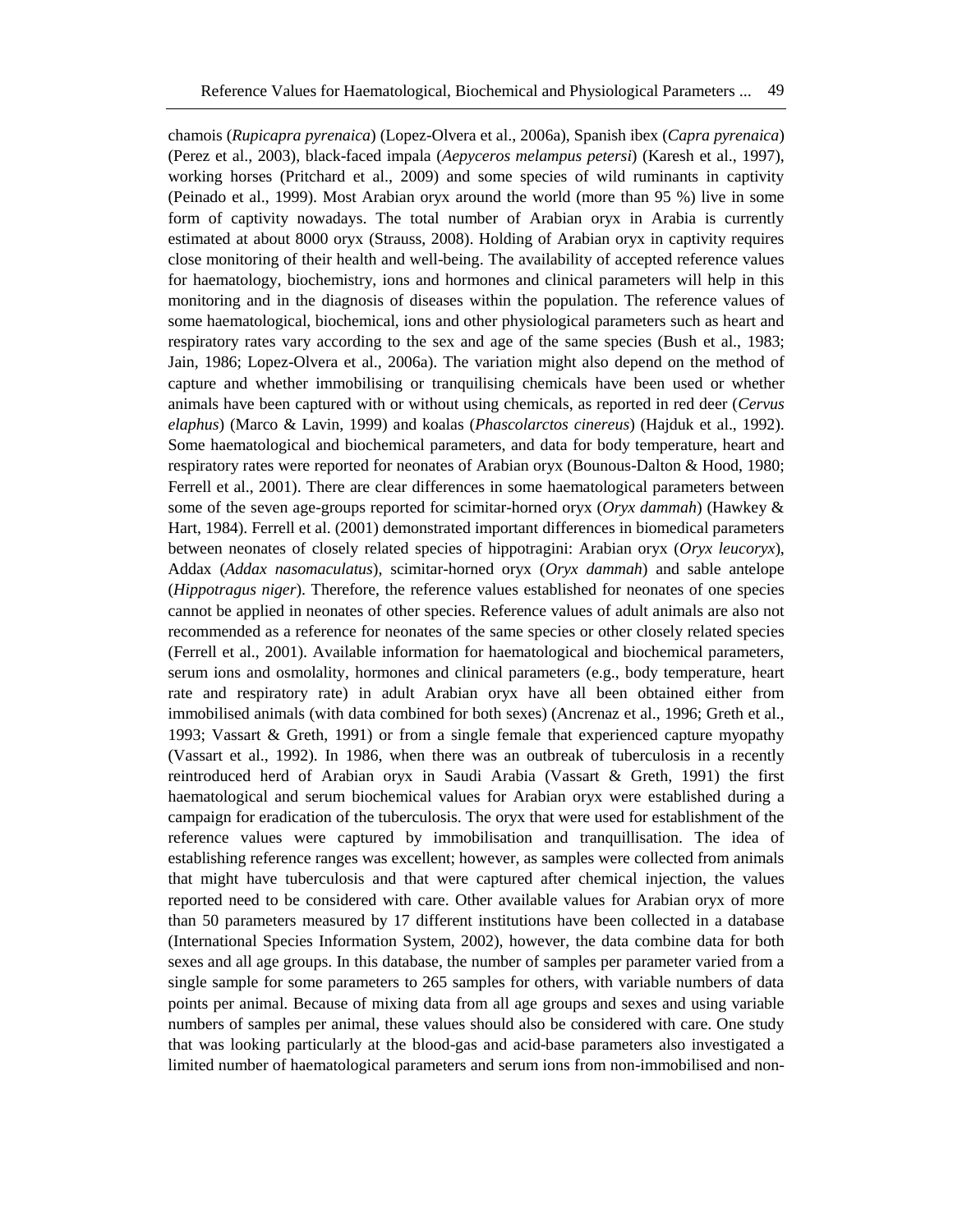tranquillised Arabian oryx (Kilgallon et al., 2008). However, this study combined the data for 14 males and 5 females. Ostrowski et al. (2006) also reported some biochemical parameters for Arabian oryx, but did not specify the method of capture and whether it was with or without immobilisation. So all available information for haematological, biochemical or other physiological data for adult Arabian oryx were obtained from either immobilised oryx in a mixed sex group, or after unspecified methods of capture or analytical methods. The use of chemical restraint e.g., immobilisation and tranquillisation, has been reported to depress some blood parameters in white-tailed deer (*Odocoileus virginianus*) compared to restraint without using chemicals (Kocan et al., 1981; Presidente et al., 1973; Seal et al., 1972; Wesson III et al., 1979). In this study, we present data for some haematological and biochemical parameters, serum ions and hormones, respiratory and heart rates and body temperature for male and female adult Arabian oryx that were captured physically without chemical immobilisation or tranquillisation. The differences between sexes are examined. Thirty six adult Arabian oryx (24 males and 12 females) were used for the establishment of reference values. All reference values presented in this study were obtained from oryx that were captured physically without using chemical immobilisation or tranquillisation. The total number of oryx at the Omani Mammals Breeding Centre was 146 by the end of 2008, which means that about 25 % of the oryx at the centre were included in the studies. The sampled oryx represented about 8 % of Oman's total population of captive and wild oryx (430 individuals, at the end of 2008). Arabian oryx at the Omani Mammals Breeding Centre are held in two enclosures of areas 37,331  $m^2$  and 12,674  $m^2$ . Adult Arabian oryx were randomly selected based on inclusion and exclusion criteria from the paddocks and captured by immobilisation or sometimes physically, without using chemicals, and transferred to small holding pens. The inclusion criteria included adults of age between 1 and 5 years, apparently healthy and from both sexes. Exclusion criteria included calves, old oryx, dominant males, pregnant and lactating females, and apparently sick animals. Food and water were provided for the oryx in the morning and evening. They are fed with hay, fresh alfalfa (lucerne), concentrate animal feed pellets (Barakat, Oman Flour Mills, Muscat, Oman), and sometimes with some cabbage and lettuce. The oryx were blind-folded immediately after capture and blood samples were collected by a qualified veterinarian. Blood samples were collected from the jugular vein using a disposable 50 ml syringe with a 18 G  $\times$  1.5" needle (Becton Dickinson) and then transferred into vacutainer (Becton Dickinson, 7 ml) tubes containing anticoagulant (EDTA) for haematological analysis, anticoagulant (fluoride oxalate) for analysis of plasma lactate and tubes without anticoagulant for analysis of serum ions, osmolality, hormones and biochemistry, by the passive force of the vacuum. This method was preferable to direct collection into vacutainers which in early trials was found to be unreliable for collection of required amount of blood in the various types of vacutainer tubes as well as taking longer overall. The inner diameter (ID) of the needle employed in the present studies 18G (ID: 0.838 mm) was wider than the 21G (ID: 0.514 mm) commonly used for blood sampling (Lopez-Olvera et al., 2006b), which minimised cell damage and erythrocyte haemolysis. The collected samples were labelled and placed in a cool-box containing ice until processing, within 3-6 h after collection. Rectal body temperature was measured by using a digital thermometer (Thermoval, Hartmann, Heidenheim, Germany). Heart and respiratory rates were measured using a stethoscope and a stopwatch.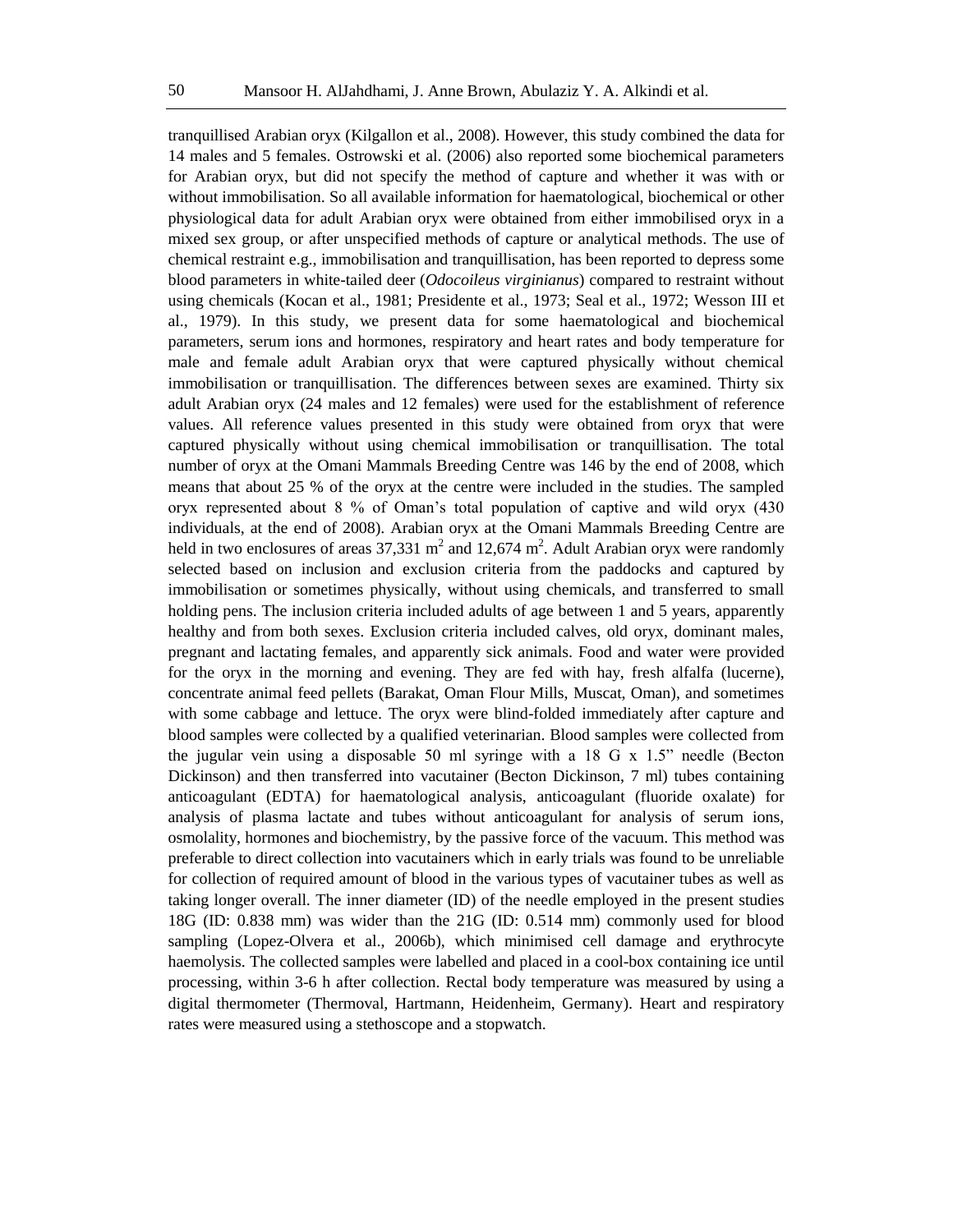### **BLOOD SAMPLES ANALYSES**

Haematological analysis was done within about 3 h after blood collection, using an automated blood analyser (Cell-DYN 4000, Abbott Diagnostics Santa Clara, CA, USA) at the Sultan Qaboos University Hospital, Muscat, Sultanate of Oman. The inter- and intravariations of data for haematological parameters were measured for 8 males using duplicate samples (Table 1) as recommended by (Murray et al., 1993).

| Parameters       | Intra-variation | Inter-variation |
|------------------|-----------------|-----------------|
| <b>WBC</b>       | 1.77            | 19.48           |
| Neutrophils      | 1.08            | 4.92            |
| Lymphocytes      | 3.36            | 12.10           |
| Monocytes        | 126.20          | 247.09          |
| Eosinophils      | 20.61           | 28.45           |
| <b>Basophils</b> | 21.83           | 44.90           |
| <b>RBC</b>       | 1.34            | 4.69            |
| Haemoglobin      | 0.80            | 6.82            |
| Haematocrit      | 1.29            | 7.58            |
| <b>MCV</b>       | 0.23            | 6.66            |
| <b>MCH</b>       | 1.58            | 6.38            |
| <b>MCHC</b>      | 1.64            | 1.40            |
| Platelets        | 36.31           | 74.24           |

**Table 1. Inter- and intra-variations (%) of haematological parameters calculated for 8 male Arabian oryx after measurement by Cell-Dyn 4000**

Blood samples for the analysis of hormones, ions, osmolality and biochemical parameters were centrifuged at 2500 g for 15 min. Serum and plasma were transferred into polypropylene micro-centrifuge tubes, which were stored at - 80 °C until analysis. Serum ions (calcium, phosphorus, magnesium) and a range of biochemical parameters (serum glucose, urea, albumin, total protein and plasma lactate) were analysed with an auto-analyser (Cobas Integra 800, Roche, Switzerland), at the Department of Biochemisty, Sultan Qaboos University Hospital using absorbance photometry (enzymes and substrates). This instrument was also used in the potentiometric mode (measuring electrical potential) to determine serum concentrations of sodium, potassium and chloride. Serum hormones where analysed by immuno-assays (Access® immuno-assay system, Beckman Coulter Inc.). The studied parameters were cortisol, free thyroxine  $(T_4)$ , free triiodothyronine  $(T_3)$ , and insulin. The instruments that measured blood ions, biochemistry and hormones (Cobas Integra 800 and Access, respectively) were calibrated as a routine practice. As a further check on the validity of measurements for Arabian oryx blood samples, a blood sample was subjected to dilution with normal saline (sodium chloride  $(0.9, \frac{w}{v})$ ) by preparation of different ratios of serum to saline to give:  $0\%$  25 % 50 % 75 % and 100 % serum. The dilution of serum with saline resulted in the expected decline in the concentration of selected representative parameters. Interassay and intraassay variability in the concentrations of ions, biochemical parameters and hormones calculated from 4 duplicated samples are shown in Table 2.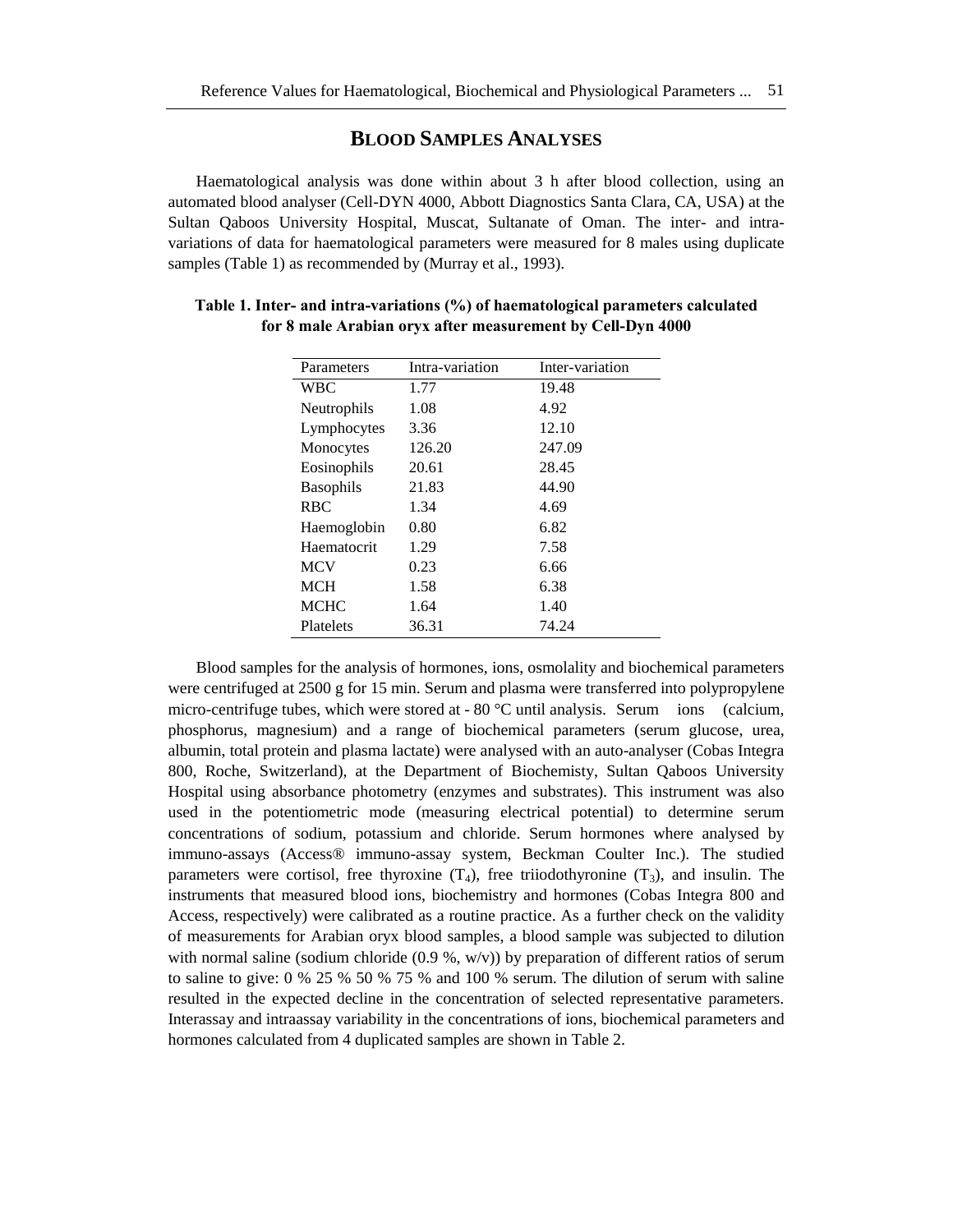Serum osmolality was determined by freezing point depression using 20 µl of serum in a micro-osmometer (Advanced Micro-osmometer 3300, Advanced Instruments, Inc., Norwood, MA, USA).

| Parameters    | Intra-variation | Inter-variation |
|---------------|-----------------|-----------------|
| Sodium        | 13.80           | 15.73           |
| Potassium     | 12.92           | 11.56           |
| Chloride      | 13.39           | 13.80           |
| Urea          | 12.32           | 26.32           |
| Calcium       | 14.38           | 6.32            |
| Total protein | 13.37           | 15.28           |
| Glucose       | 13.45           | 16.54           |
| Albumin       | 14.48           | 8.91            |
| Phosphorus    | 14.15           | 11.70           |
| Cortisol      | 7.66            | 22.70           |
| Free $T_4$    | 7.73            | 9.02            |
| Free $T_3$    | 21.79           | 12.86           |
| Insulin       | 30.30           | 56.84           |

| Table 2. Inter- and intra-variations (%) of serum ions, biochemistry and hormones |
|-----------------------------------------------------------------------------------|
| calculated from 4 duplicated samples                                              |

The statistical differences between sexes (male versus female) were compared by one way ANOVAs followed by multiple comparison tests (Holm-Sidak method). Where data could not be tested by one way ANOVAs because of missing values or failure to achieve normality, data were analysed by t-tests or Mann-Whitney tests, as appropriate. Data are presented as means, standard deviation of mean (SD), standard error of mean (SEM) and 2.5 and 97.5 percentiles. Within the discussion section of this study, the data from the present studies are presented as mean and standard error of mean, unless stated otherwise.

The haematological data for male and female Arabian oryx are presented in (Table 3). All reported haematological parameters other than white blood cells and the percentages of neutrophils, lymphocytes and basophils, did not differ between males and females (Table 3). The white blood cell count ( $P = 0.018$ ) and the percentage of neutrophils ( $P < 0.001$ ) were significantly higher in males than females while the percentages of lymphocytes ( $P < 0.001$ ) and basophils ( $P = 0.047$ ) were significantly lower (Table 3).

The values for biochemical and clinical parameters, ions, osmolality and hormones for male and female oryx are shown in Table 4. Most parameters did not differ significantly between males and females. The only parameters that differed significantly between males and females were sodium (P = 0.027), urea (P < 0.001), glucose (P < 0.001), cortisol (P < 0.001) and free  $T_3$  (P = 0.016). Males have significantly higher values of sodium, urea, glucose and free  $T_3$  and significantly lower cortisol than females (Tables 4).

The main aim of this study was to establish reference values for haematological, biochemical hormonal and clinical parameters. These parameters are the main parameters assessed in analytical laboratories and made available to veterinarians to assess health and abnormalities in animals. In the present study, all animal used in assessing reference ranges were from the Omani Mammals Breeding Center within easy reach of the analytical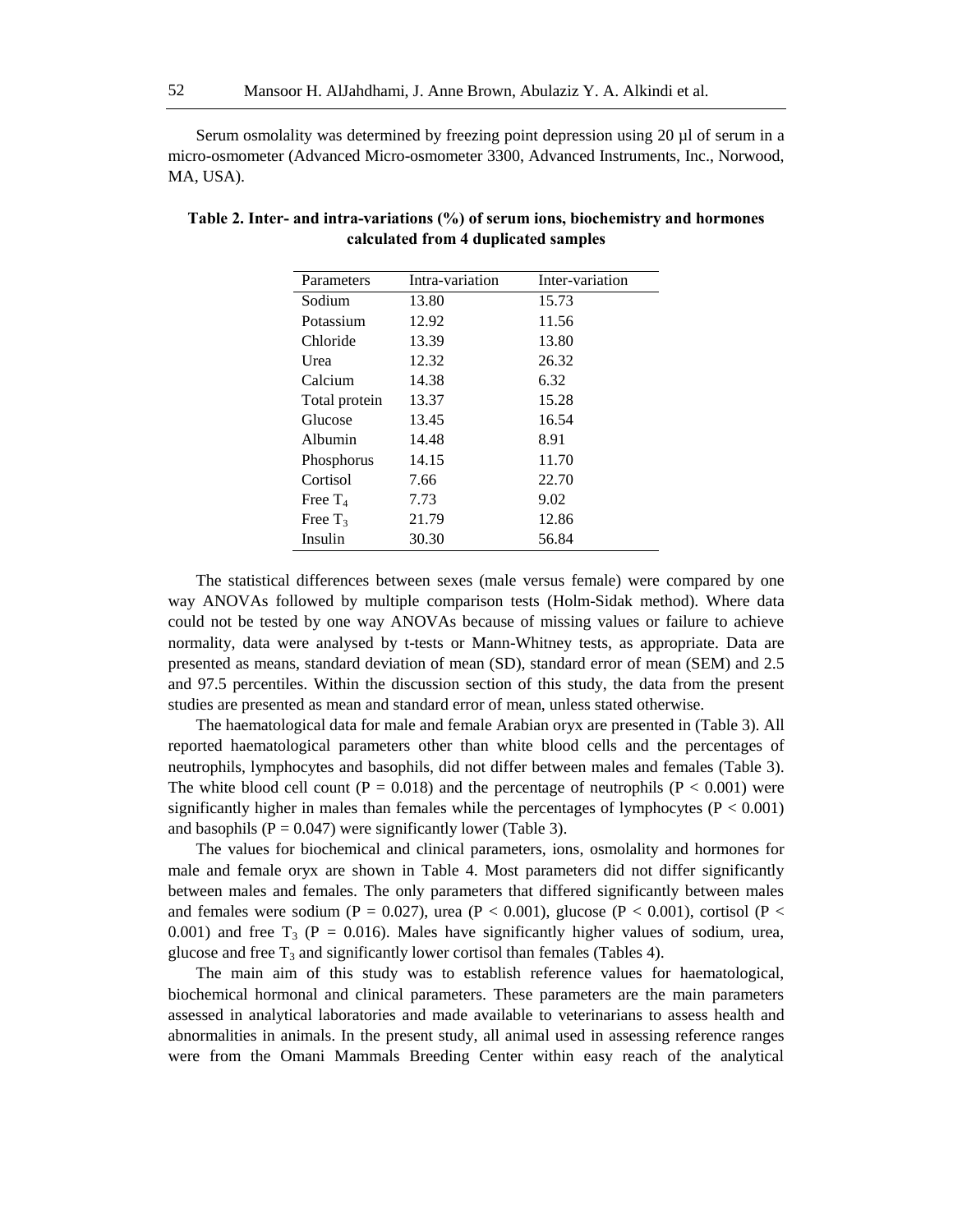laboratories at Sultan Qaboos University. No samples from the other captive population in Oman, at Jaaluni (the AlWusta Wildlife Reserve, known previously as the Arabian Oryx Sanctuary) were included because of the complexities of dealing with samples collected 630 km from the laboratory. Capturing and collecting blood samples from a few individuals per day and travelling the very long distance for analysis of unfrozen samples was not feasible for this study. However, ideally to obtain reference values for the population of Arabian oryx in the Oman, values for samples obtained from the Jaaluni population and free-ranging animals should be incorporated in later studies.

**Table 3. Reference values of haematological parameters for male and female oryx. n, number of animals; SD, standard deviation of mean; SEM, standard error of mean; 2.5 and 97.5 percentiles; WBC, white blood cells (leukocytes); RBC, red blood cells (erythrocytes) MCV, mean corpuscular volume; MCH, mean corpuscular haemoglobin; and MCHC, mean corpuscular haemoglobin concentration**

| Parameter         | Sex     | Unit         | $\mathbf n$ | Mean   | <b>SD</b> | <b>SEM</b> | 2.5 % | 97.5 % |
|-------------------|---------|--------------|-------------|--------|-----------|------------|-------|--------|
| <b>WBC</b>        | Males   | $x10^9/L$    | 24          | 8.03   | 1.60      | 0.33       | 5.11  | 11.20  |
|                   | Females | $x10^9/L$    | 12          | 6.93   | 1.48      | 0.43       | 4.26  | 9.64   |
| Neutrophils       | Males   | $\%$         | 24          | 69.66  | 5.90      | 1.21       | 57.10 | 78.40  |
|                   | Females | %            | 12          | 58.52  | 6.60      | 1.91       | 45.60 | 67.20  |
| Lymphocytes Males |         | %            | 24          | 25.50  | 5.13      | 1.05       | 17.10 | 36.10  |
|                   | Females | $\%$         | 12          | 34.20  | 7.50      | 2.16       | 24.60 | 49.10  |
| Monocytes         | Males   | $\%$         | 24          | 0.69   | 1.27      | 0.26       | 0.00  | 4.05   |
|                   | Females | $\%$         | 12          | 0.98   | 1.04      | 0.30       | 0.00  | 3.02   |
| Eosinophils       | Males   | $\%$         | 24          | 2.15   | 1.30      | 0.27       | 0.41  | 5.48   |
|                   | Females | $\%$         | 12          | 3.07   | 1.64      | 0.47       | 0.40  | 6.02   |
| <b>Basophils</b>  | Males   | $\%$         | 24          | 2.01   | 1.35      | 0.28       | 0.00  | 4.21   |
|                   | Females | $\%$         | 12          | 3.23   | 0.90      | 0.26       | 1.80  | 4.99   |
| RBC               | Males   | $x10^{12}/L$ | 24          | 12.22  | 0.75      | 0.15       | 10.70 | 13.70  |
|                   | Females | $x10^{12}/L$ | 12          | 12.17  | 0.59      | 0.17       | 11.20 | 13.10  |
| Haemoglobin Males |         | g/dL         | 24          | 18.29  | 1.26      | 0.26       | 15.50 | 20.60  |
|                   | Females | g/dL         | 12          | 18.05  | 0.98      | 0.28       | 15.90 | 19.30  |
| Haematocrit       | Males   | $\%$         | 24          | 54.80  | 4.97      | 1.01       | 47.10 | 70.30  |
|                   | Females | $\%$         | 12          | 52.60  | 2.88      | 0.83       | 47.50 | 56.60  |
| <b>MCV</b>        | Males   | fL           | 24          | 44.80  | 2.25      | 0.46       | 41.60 | 51.20  |
|                   | Females | fL           | 12          | 43.23  | 1.71      | 0.49       | 40.50 | 45.90  |
| <b>MCH</b>        | Males   | pg/cell      | 24          | 14.98  | 0.74      | 0.15       | 13.10 | 16.70  |
|                   | Females | pg/cell      | 12          | 14.86  | 0.70      | 0.20       | 13.60 | 15.90  |
| <b>MCHC</b>       | Males   | g/dL         | 24          | 33.47  | 1.59      | 0.32       | 29.00 | 35.30  |
|                   | Females | g/dL         | 12          | 34.33  | 0.70      | 0.20       | 33.60 | 36.00  |
| Platelets         | Males   | $x10^9/L$    | 24          | 215.64 | 109.51    | 22.35      | 44.90 | 429.00 |
|                   | Females | $x10^9/L$    | 12          | 157.97 | 177.78    | 51.32      | 38.30 | 663.00 |

The International Federation of Clinical Chemistry (IFCC) recommends a sample size of at least 120 to establish reference values (International Federation of Clinical Chemistry, 1987; Solberg, 2006). However, sample size should take account of the total number of available animals, particularly for endangered species. The total number of Arabian oryx in Oman is (2010, time of study) less than 500 individuals so IFCC recommendations would have required sampling of more than 24 % of the then current Omani population of oryx. As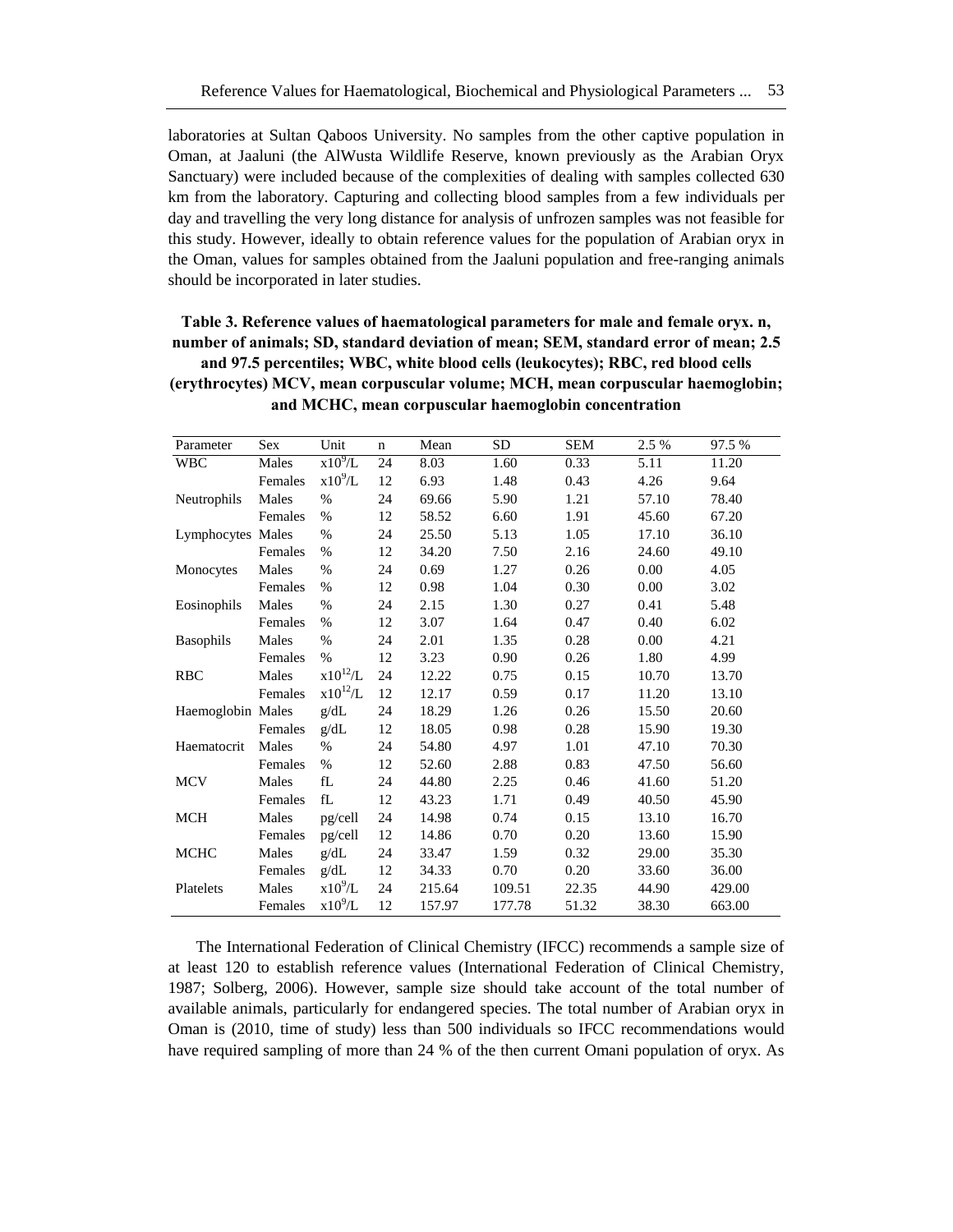an endangered species, Arabian oryx must be handled with maximum care in a way that keeps them in good welfare and reduces stress such as capture stress. For example, capture myopathy that has been experienced by some captured Arabian oryx (Greth & Vassart, 1989; Vassart et al., 1992). Although the sample size in the present study (36) was smaller than the IFCC recommend, it is in line with the 'three R's' relating to welfare that encourage reduction of the number of animals used to obtain information (Russell & Burch, 1959).

## **Table 4. Blood ions, osmolality, biochemistry, hormonal and clinical parameters for male and female Arabian oryx. n, number of animals; SD, standard deviation of mean;**

**SEM, standard error of mean; 2.5 and 97.5 percentiles; T3, triiodothyronine, T4, thyroxine; bpm, breaths per min (for respiratory rate) or beats per min (for heart rate)**

|                    | Parameter           | Sex     | Unit            | $\bf n$        | Mean   | $\overline{SD}$ | <b>SEM</b> | 2.5%   | 97.5%  |
|--------------------|---------------------|---------|-----------------|----------------|--------|-----------------|------------|--------|--------|
|                    | Sodium              | Males   | mmol/L          | 24             | 151.00 | 13.17           | 2.69       | 137.00 | 188.00 |
|                    |                     | Females | $\mbox{mmol/L}$ | 12             | 140.83 | 5.36            | 1.55       | 132.00 | 148.00 |
|                    | Potassium           | Males   | mmol/L          | 24             | 6.28   | 1.38            | 0.28       | 4.20   | 10.10  |
|                    |                     | Females | mmol/L          | 12             | 6.03   | 0.93            | 0.27       | 4.50   | 7.50   |
|                    | Chloride            | Males   | mmol/L          | 24             | 107.00 | 9.83            | 2.01       | 97.00  | 135.00 |
|                    |                     | Females | $mmol/L$        | 12             | 101.25 | 4.09            | 1.18       | 95.00  | 107.00 |
|                    | Calcium             | Males   | mmol/L          | 24             | 2.30   | 0.25            | 0.05       | 1.95   | 2.93   |
|                    |                     | Females | $mmol/L$        | 12             | 2.26   | 0.14            | 0.04       | 2.05   | 2.48   |
|                    | Magnesium           | Males   | mmol/L          | 16             | 1.20   | 0.14            | 0.04       | 0.98   | 1.39   |
|                    |                     | Females | mmol/L          | $\overline{4}$ | 1.18   | $0.08\,$        | 0.04       | 1.09   | 1.27   |
|                    | Phosphorus          | Males   | mmol/L          | 24             | 2.71   | 0.52            | 0.11       | 1.94   | 4.26   |
|                    |                     | Females | mmol/L          | 12             | 2.38   | 0.52            | 0.15       | 1.82   | 3.58   |
| ons and osmolality | Osmolality          | Males   | mosmol/Kg       | 16             | 309.53 | 10.53           | 2.63       | 286.50 | 325.00 |
|                    |                     | Females | mosmol/Kg       | $\overline{4}$ | 298.13 | 1.97            | 0.99       | 296.50 | 301.00 |
|                    | Urea                | Males   | mmol/L          | 24             | 6.47   | 1.80            | 0.37       | 3.80   | 10.70  |
|                    |                     | Females | mmol/L          | 12             | 5.02   | 1.84            | 0.53       | 3.50   | 8.90   |
|                    | Glucose             | Males   | mmol/L          | 24             | 6.08   | 1.94            | 0.40       | 3.85   | 10.76  |
|                    |                     | Females | $mmol/L$        | 12             | 5.14   | 2.21            | 0.64       | 3.46   | 11.48  |
|                    | Lactate             | Males   | mmol/L          | $\,8\,$        | 9.91   | 3.89            | 1.38       | 5.03   | 18.07  |
|                    |                     | Females | $mmol/L$        | $8\,$          | 12.00  | 4.52            | 1.60       | 7.13   | 21.80  |
|                    | Total               | Males   | g/L             | 24             | 71.67  | 8.99            | 1.84       | 56.00  | 98.00  |
|                    | protein             | Females | g/L             | 12             | 63.42  | 3.83            | $1.10\,$   | 57.00  | 68.00  |
| Biochemistry       | Albumin             | Males   | g/L             | 24             | 52.29  | 8.11            | 1.65       | 41.00  | 77.00  |
|                    |                     | Females | g/L             | 12             | 46.00  | 4.55            | 1.31       | 40.00  | 54.00  |
|                    | Cortisol            | Males   | nmol/L          | 21             | 102.71 | 54.33           | 11.86      | 4.00   | 213.00 |
|                    |                     | Females | nmol/L          | 12             | 123.17 | 42.81           | 12.36      | 69.00  | 208.00 |
|                    | Free $T_4$          | Males   | pmol/L          | 17             | 9.26   | 1.73            | 0.42       | 7.00   | 12.70  |
|                    |                     | Females | pmol/L          | 12             | 10.07  | 1.96            | 0.57       | 6.00   | 12.80  |
|                    | Free T <sub>3</sub> | Males   | pmol/L          | 16             | 4.41   | 1.49            | 0.37       | 2.41   | 8.69   |
| Hormones           |                     | Females | pmol/L          | 12             | 4.04   | 1.31            | 0.38       | 0.73   | 5.77   |
|                    | Insulin             | Males   | mIU/L           | 17             | 0.61   | 0.27            | 0.07       | 0.40   | 1.50   |
|                    |                     | Females | $\text{mIU/L}$  | 12             | 0.73   | 0.31            | 0.09       | 0.20   | 1.30   |
|                    | <b>Body</b>         | Males   | $\rm ^{\circ}C$ | $8\,$          | 38.29  | 0.62            | 0.22       | 37.50  | 39.30  |
|                    | temperature         | Females | $\rm ^{\circ}C$ | $\,$ 8 $\,$    | 38.49  | 0.56            | $0.20\,$   | 37.30  | 39.20  |
|                    | Heart rate          | Males   | bpm             | $\,$ 8 $\,$    | 101.00 | 23.62           | 8.35       | 80.00  | 150.00 |
|                    |                     | Females | bpm             | $\,$ 8 $\,$    | 113.00 | 21.19           | 7.49       | 90.00  | 142.00 |
|                    | Respiratory         | Males   | bpm             | 8              | 34.00  | 9.91            | 3.51       | 20.00  | 48.00  |
| Clinical           | rate                | Females | bpm             | 8              | 43.50  | 9.67            | 3.42       | 30.00  | 54.00  |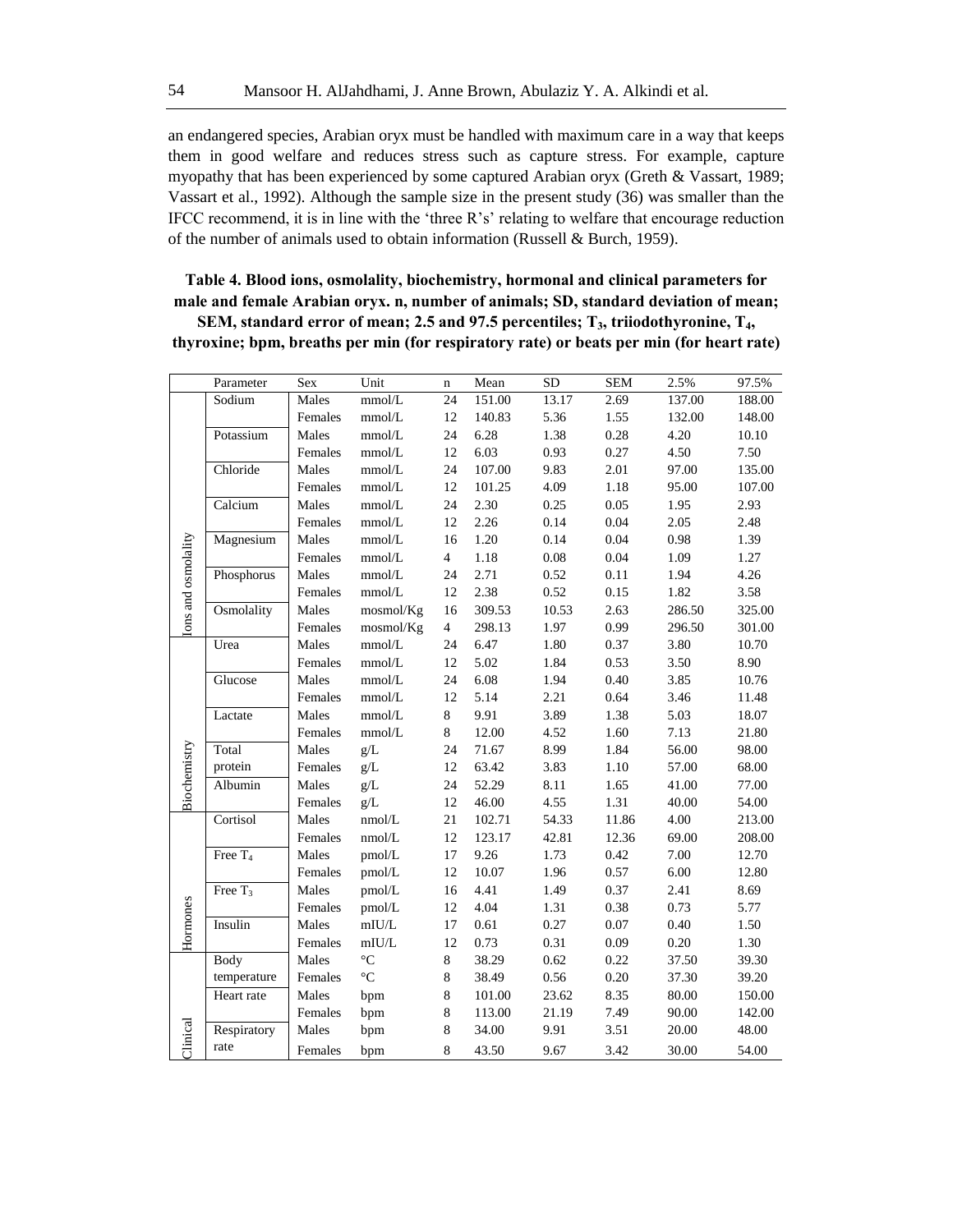The samples in the present study were exclusively from Arabian oryx housed at the Omani Mammals Breeding Centre, which is a Royal Property of H M Sultan Qaboos bin Said. Thirty-six individuals were made available for the present study out of about 150 individuals present at the centre at the time of the study, which represents a relatively high proportion, about a quarter (24 %) of the herd at the centre. Application of the exclusion criteria (calves, old, lactating and pregnant females and sick animals) would in any case not have provided the 120 individuals that the IFCC recommend. In future studies, the inclusion of animals from Jaaluni would provide data for a total number of oryx that is closer to the recommended 120 for establishing reference values as well as incorporating a different subpopulation of Omani Arabian oryx. Applying exclusion and inclusion criteria focused the study on apparently healthy adult male and female Arabian oryx. This helps in the establishment of reference values for adult Arabian oryx of specified age group that are not affected by social status, like dominant males, or by the reproductive status, for example of pregnant and lactating females.

One of the challenges of comparing the data from the present study with previous studies that report haematological, biochemical or other physiological parameters for Arabian oryx or other closely related species, is that most if not all the previous studies used chemical restraint (e.g., immobilisation, sedation, and tranquillisation). There is a high possibility that reported values were affected by restraint chemicals (Cross et al., 1988; Dehghani et al., 1991; Marco & Lavin, 1999) and therefore, the values reported by those studies might differ from the reference values reported in present studies.

Immobilisation has significant effects on many haematological and biochemical parameters, as found in Arabian oryx using xylazine (AlJahdhami 2010). This agrees with the effects of chemical capture by immobilisation that caused significant changes in haematological and biochemical parameters compared to three physical capture methods in bighorn sheep (*Ovis canadensis*) (Kock et al., 1987). Therefore, the literature that report haematological and biochemical parameters from immobilised oryx are not compared to those obtained in the present study. Future researchers who measure blood parameters of Arabian oryx should consider the method of capture (i.e. with or without immobilisation) before comparing their results with the reference values obtained in the present studies.

The reference values obtained in the present study are compared with those reported in the few previous studies that did not use restraint chemicals. It might be argued that if Arabian oryx and the closely related species are mostly captured by chemical means, why not obtain reference values from those animals? The difficulty is that many types of restraint chemicals are used and each has a different mechanism of action and therefore effects on the haematological, biochemical or other physiological parameters vary according to the type of chemical. For this reason, obtaining reference values from animals captured without chemical means provides the most representative reference values that are closest to "normal".

## **HAEMATOLOGY STUDIES**

Bush et al. (1983) evaluated haematological and some serum chemistry values of neonate (less than a month old), juvenile (less than a year old) and adult (more than a year old) scimitar-horned oryx, and found significant differences between neonates and adults in 15 out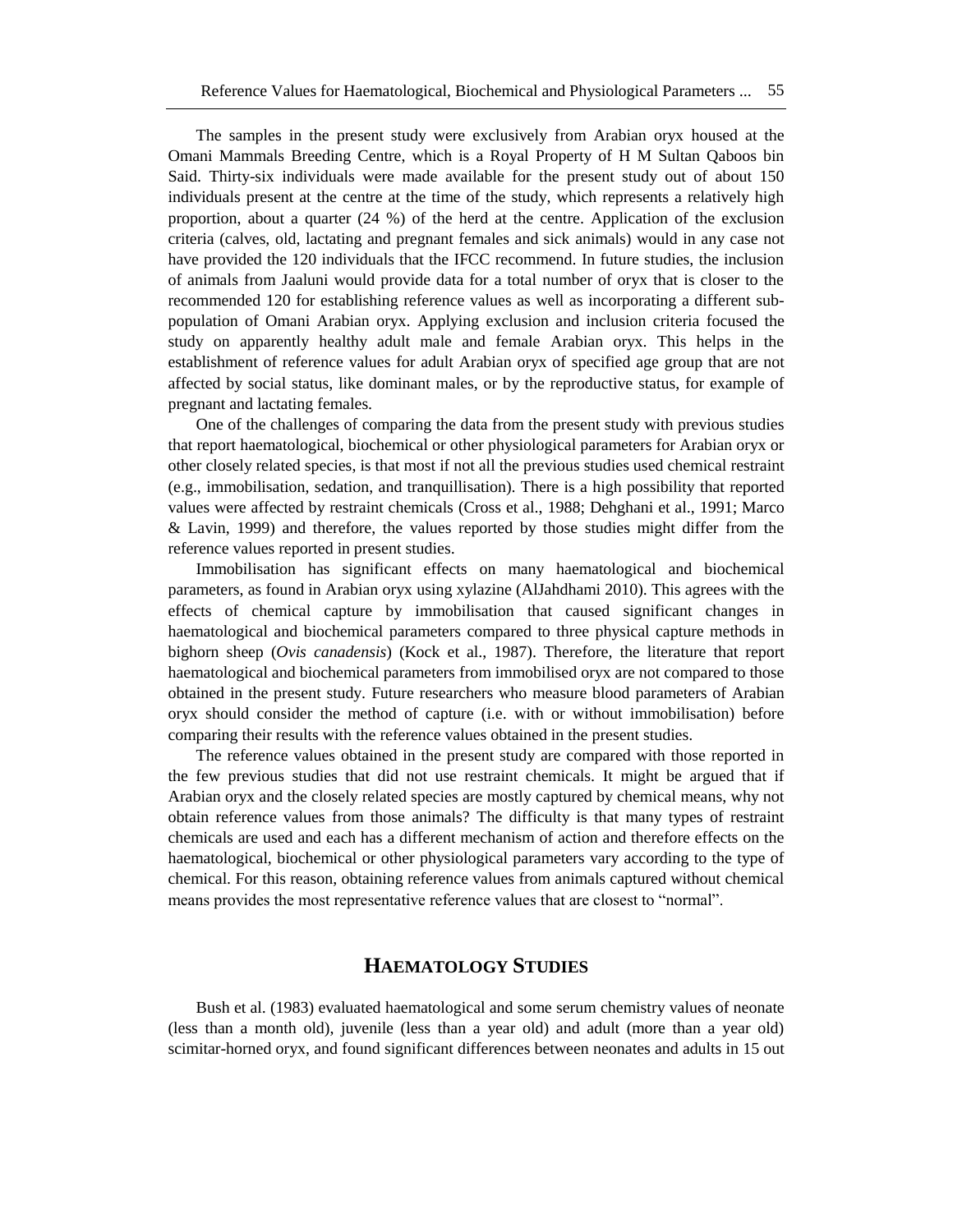of 29 parameters. In the present study, only adult Arabian oryx were investigated. Haematological values of neonate Arabian oryx have also been measured by Bounous-Dalton & Hood (1980) and Ferrell et al., (2001). Comparing their haematological values for neonatal Arabian oryx, the values of red blood cell counts, haematocrit and haemoglobin concentrations were clearly lower in neonates than in the combined values of male and female adults included in the present study (Table 5 and Table 6).

The mean leukocyte counts in the present study are comparable to those of neonates reported by Bounous-Dalton and Hood (1980) (Table 5). However, Ferrell et al. (2001) reported a lower median WBC count than that obtained in the present study (Table 6). The values of MCV, MCH and MCHC are comparable between neonates and adult Arabian oryx (Bounous-Dalton & Hood, 1980) (Table 5). This idea is supported by the evidence of a lower haematocrit (27 %) in neonates than adults (Ferrell et al., 2001) with a similar hematocrit in neonate oryx to those found by Bounous-Dalton and Hood (1980). However, Ferrell et al. (2001) did not measure red blood cell count and haemoglobin of neonates to make further comparison.

A study by Kilgallon et al. (2008) is the only investigation of haematological parameters of adult Arabian oryx without using any immobilising or tranquilising chemicals. Comparison of the values reported by Kilgallon et al. (2008) and combined values of males and females in the present study is presented in Table 7. This comparison indicates that the white blood cell data are very close to each other, but other parameters vary between the two studies. The mean percentages of neutrophils and monocytes are higher and the mean haematocrit, percentages of lymphocytes, eosinophils and basophils are lower in the study of Kilgallon et al. (2008) than in the present study. The neutrophilia and lymphopenia reported by Kilgallon et al. (2008) might be due to more stress during capture in that study than the present study.

Kilgallon et al. (2008) moved oryx from paddocks through corridors and into a handling chute, which involved more manipulation. Stress of handling results in excessive secretion of glucocorticoids, that cause neutrophilia and lymphopenia (Burton et al., 1995; Iseki et al., 1991; Sapolsky et al., 2000). The main difference between the present study and that of Kilgallon et al., (2008) is that the oryx that were used in the present studies were housed for a prolonged period in holding pens and exposed to a series of handling events, while those used by Kilgallon et al. (2008) had not been exposed to previous handling. Familiarisation of animals by frequent exposure to handling is likely to play a role in reducing the physiological response to handling over time and allow derivation of more valid reference data (Broom & Johnson, 1993). Cortisol and catecholamine-mediated distortions of haematology and blood biochemistry have been reported in captured impala and red deer (Marco & Lavin, 1999).

The mean haematocrit reported by Kilgallon et al. (2008) (41.79 %, Table 7) and ISIS (2002) (44.00 %, Table 8) are lower than those measured in the present study (54.10 %). The intra-variation between samples for haematocrit in the present study within duplicate samples was 1.29 % and inter-variation between animals was 7.58 % (Table 1) which are below the satisfactory accepted percentage of variation (10 %) suggested by Murray et al. (1993). Arabian oryx in the holding pens were provided with water twice a day (morning and evening) in a water container, but could have been dehydrated by the time of handling, as water was provided after handling. Serum osmolality is another indicator of hydration status but urine osmolality is a better indicator of hydration status than serum osmolality or haematocrit (Shirreffs, 2003). In the present study, the urine osmolality was not examined and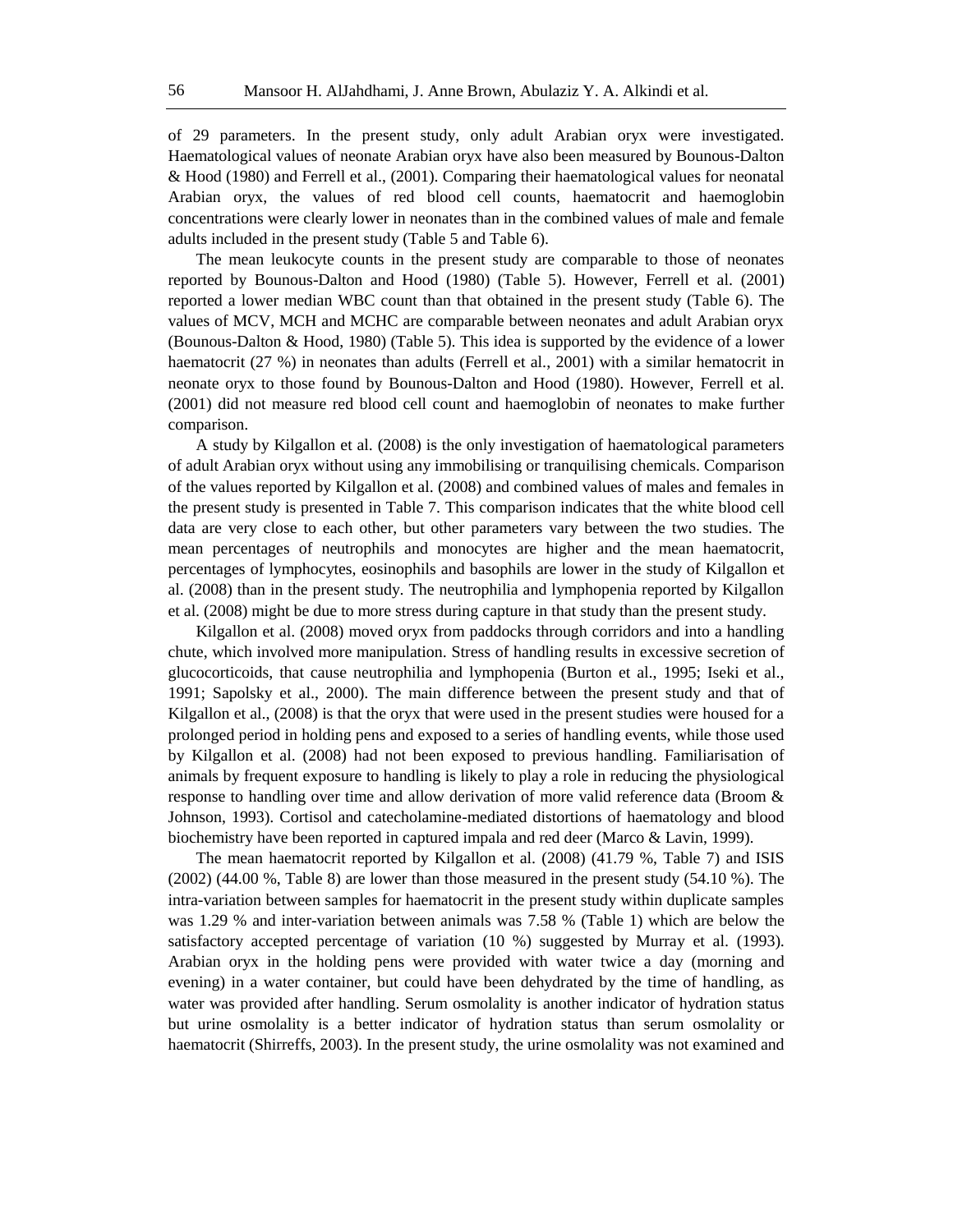therefore, further investigations are recommended to look at the correlation between hydration status, haematocrit, serum osmolality and urine osmolality.

Stress is known to increase haematocrit by causing splenic contraction and therefore increasing the number of red blood cells in circulation (Stewart & McKenzie, 2002), and consequently causing an increase in haematocrit. Probably the stress of capture caused an increase in haematocrit in Arabian oryx in the present study. However, the previous studies such as those of Kilgallon et al. (2008) probably used more stressful approaches of capture than the present study but they reported much lower haematocrit. Further investigations are needed to explain this apparent discrepancy.

| Table 5. Comparison of haematological values for neonates as reported by Bounous-    |
|--------------------------------------------------------------------------------------|
| Dalton and Hood (1980) and for combined values of male and female adults as reported |
| in the present study. n, number of animals; SD, standard deviation of mean; SEM,     |
| standard error of mean: Abrreviations as in Table 3                                  |

| Parameter        |               |             |       | Bounous-Dalton and Hood, 1980 | The present study |             |       |           |            |
|------------------|---------------|-------------|-------|-------------------------------|-------------------|-------------|-------|-----------|------------|
|                  | Unit          | $\mathbf n$ | Means | <b>SD</b>                     | <b>SEM</b>        | $\mathbf n$ | Mean  | <b>SD</b> | <b>SEM</b> |
| <b>WBC</b>       | $x10^9/L$     | 17          | 7.3   | 1.87                          | 0.45              | 36          | 7.67  | 1.63      | 0.27       |
| Neutrophils      | $\frac{0}{0}$ | 17          | 61.4  | 9.61                          | 2.33              | 36          | 65.95 | 8.06      | 1.34       |
| Lymphocytes %    |               | 17          | 37.2  | 9.15                          | 2.22              | 36          | 28.40 | 7.23      | 1.21       |
| Monocytes        | $\%$          | 17          | 0.74  | 0.64                          | 0.16              | 36          | 0.78  | 1.19      | 0.20       |
| Eosinophils      | $\%$          | 17          | 0.57  | 0.82                          | 0.20              | 36          | 2.46  | 1.47      | 0.24       |
| <b>Basophils</b> | $\%$          | 17          | 0.0   |                               | 0.00              | 36          | 2.42  | 1.34      | 0.22       |
| <b>RBC</b>       | $x101^2/L$    | 19          | 6.6   | 0.8                           | 0.18              | 36          | 12.20 | 0.70      | 0.12       |
| Haemoglobin g/dL |               | 17          | 11.0  | 1.37                          | 0.33              | 36          | 18.21 | 1.17      | 0.19       |
| Haematocrit      | $\%$          | 17          | 33.9  | 4.24                          | 1.03              | 36          | 54.10 | 4.46      | 0.74       |
| <b>MCV</b>       | fL            | 19          | 50.1  | 4.56                          | 1.05              | 36          | 44.28 | 2.19      | 0.37       |
| <b>MCH</b>       | pg/cell       | 19          | 16.5  | 3.72                          | 0.85              | 36          | 14.94 | 0.72      | 0.12       |
| <b>MCHC</b>      | g/dL          | 19          | 32.7  | 2.64                          | 0.61              | 36          | 33.76 | 1.41      | 0.24       |

**Table 6. Comparison of haematological values for neonates as reported by Ferrell et al. (2001) and for adults as reported in the present study. WBC, white blood cells; min, minimum; max, maximum and n, number of animals**

| Parameter          | Ferrell et al., $(2001)$ |       |        |             | The present study |       |       |       |
|--------------------|--------------------------|-------|--------|-------------|-------------------|-------|-------|-------|
|                    | Median                   | Min   | Max    | $\mathbf n$ | Median            | Min   | Max   | n     |
| WBC $(x10^9/L)$    | 5.73                     | 4.18  | 9.25   | 10          | 7.45              | 4.26  | 11.20 | 36.00 |
| Neutrophils $(\%)$ | 65.97                    | 43.80 | 111.34 | 9           | 66.60             | 45.60 | 78.40 | 36.00 |
| Lymphocytes $(\%)$ | 23.56                    | 20.24 | 49.39  | 9           | 27.10             | 17.10 | 49.10 | 36.00 |
| Monocytes $(\%)$   | 2.48                     | 0.73  | 2.74   | 9           | 0.10              | 0.00  | 4.05  | 36.00 |
| Eosinophils $(\%)$ | 0.00                     | 0.00  | 1.08   | 9           | 2.08              | 0.40  | 6.02  | 36.00 |
| Basophils (%)      | 0.00                     | 0.00  | 0.00   | 9           | 2.69              | 0.00  | 4.99  | 36.00 |
| Haematocrit (%)    | 38.5                     | 30.0  | 42.0   | 10          | 53.10             | 47.10 | 70.30 | 36.00 |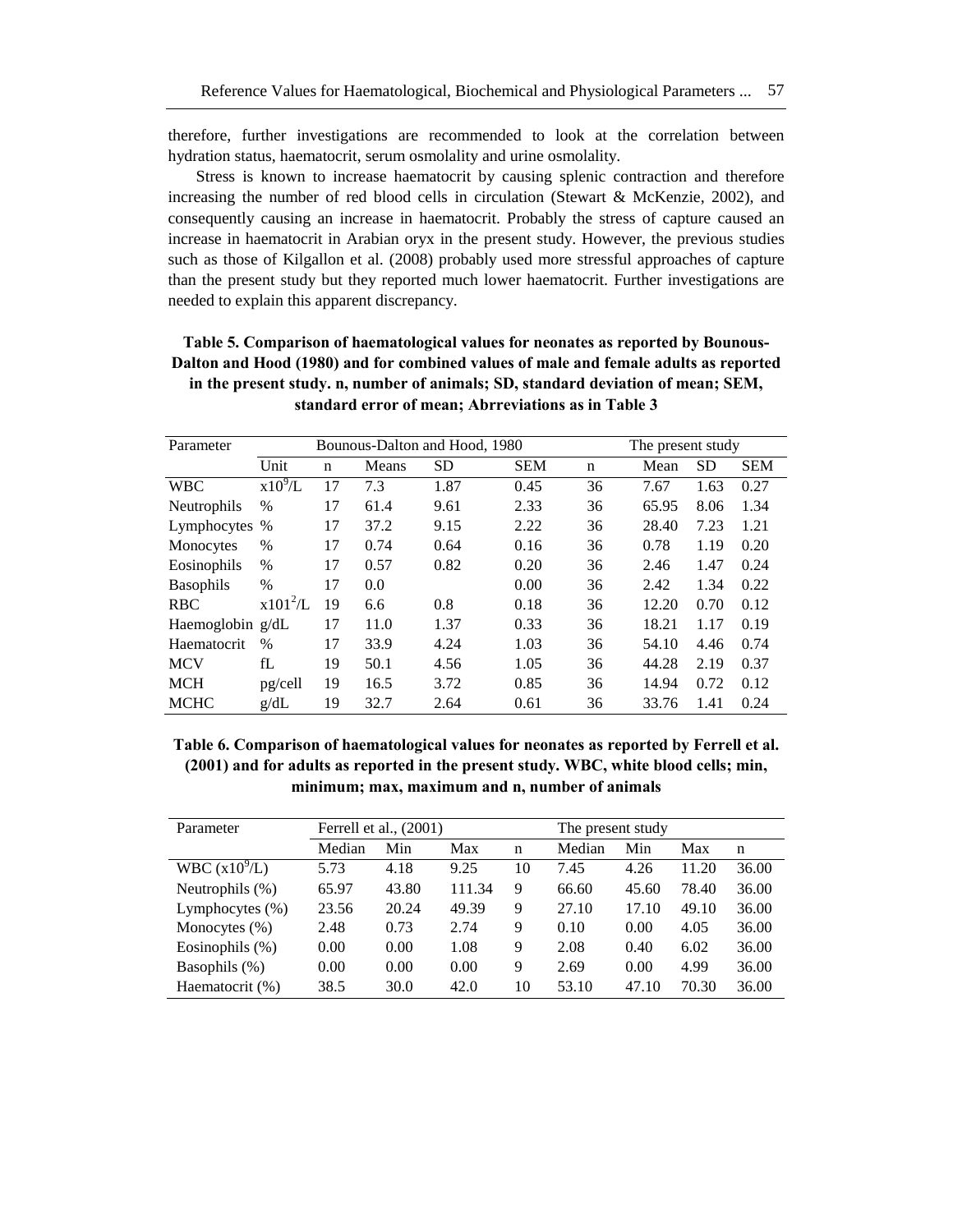**Table 7. Comparison between some haematological parameters reported by Kilgallon et al., (2008) and the combined values for males and females in the present study. SD, standard deviation of mean, SEM, standard error of mean, n, number of animals and WBC, white blood cells**

| Parameter          |    | Kilgallon et al., (2008) |           | The present study |    |       |           |            |
|--------------------|----|--------------------------|-----------|-------------------|----|-------|-----------|------------|
|                    | n  | Mean                     | <b>SD</b> | <b>SEM</b>        | n  | Mean  | <b>SD</b> | <b>SEM</b> |
| WBC $(x10^9/L)$    | 19 | 7.31                     | 1.99      | 0.46              | 36 | 7.67  | 1.63      | 0.27       |
| Neutrophils (%)    | 19 | 76.29                    | 9.02      | 2.07              | 36 | 65.95 | 8.06      | 1.34       |
| Lymphocytes $(\%)$ | 19 | 19.73                    | 7.85      | 1.80              | 36 | 28.40 | 7.23      | 1.21       |
| Monocytes $(\%)$   | 19 | 3.08                     | 1.28      | 0.29              | 36 | 0.78  | 1.19      | 0.20       |
| Eosinophils (%)    | 19 | 0.33                     | 0.27      | 0.06              | 36 | 2.46  | 1.47      | 0.24       |
| Basophils (%)      | 19 | 0.57                     |           | 0.00              | 36 | 2.42  | 1.34      | 0.22       |
| Haematocrit (%)    | 19 | 41.79                    | 1.84      | 0.42              | 36 | 54.10 | 4.46      | 0.74       |

**Table 8. Comparison between some haematological parameters reported by the database of ISIS (2002) and the combined values for males and females in the present study. SEM, standard error of mean, n, number of animals, WBC, white blood cells; RBC, red blood cells (erythrocytes) MCV, mean corpuscular volume; MCH, mean corpuscular haemoglobin; and MCHC, mean corpuscular haemoglobin concentration**

|                  |               | ISIS, 2002 |            |         | The present study |        |            |    |
|------------------|---------------|------------|------------|---------|-------------------|--------|------------|----|
| Parameter        | Unit          | Mean       | <b>SEM</b> | Samples | Animals           | Mean   | <b>SEM</b> | N  |
| <b>WBC</b>       | $x10^9/L$     | 6.87       | 0.15       | 250     | 137               | 7.67   | 0.27       | 36 |
| Neutrophils      | $\%$          | 70.69      | 0.14       | 214     | 112               | 65.95  | 1.34       | 36 |
| Lymphocytes      | $\frac{0}{0}$ | 23.24      | 0.05       | 214     | 112               | 28.40  | 1.21       | 36 |
| Monocytes        | $\%$          | 2.58       | 0.01       | 166     | 97                | 0.78   | 0.20       | 36 |
| Eosinophils      | $\frac{0}{0}$ | 2.74       | 0.02       | 152     | 89                | 2.46   | 0.24       | 36 |
| <b>Basophils</b> | $\frac{0}{0}$ | 1.12       | 0.01       | 43      | 34                | 2.42   | 0.22       | 36 |
| <b>RBC</b>       | $x10^{12}/L$  | 10.14      | 0.19       | 159     | 95                | 12.20  | 0.12       | 36 |
| Haemoglobin      | g/dL          | 15.70      | 0.22       | 158     | 98                | 18.21  | 0.19       | 36 |
| Haematocrit      | $\frac{0}{0}$ | 44.00      | 0.01       | 265     | 145               | 54.10  | 0.74       | 36 |
| <b>MCV</b>       | fL            | 45.20      | 0.59       | 152     | 93                | 44.28  | 0.37       | 36 |
| <b>MCH</b>       | pg/cell       | 15.50      | 0.19       | 135     | 79                | 14.94  | 0.12       | 36 |
| <b>MCHC</b>      | g/dL          | 34.40      | 0.28       | 152     | 96                | 33.76  | 0.24       | 36 |
| Platelets        | $x10^9/L$     | 330.00     | 30.00      | 35      | 26                | 196.42 | 22.72      | 36 |

Acute stress has been found to cause large, rapid and reversible changes in the distribution of leukocytes in peripheral blood, such as increase in neutrophils and decrease of lymphocytes as found in rats (Dhabhar et al., 1996).

In the present study significant differences between male and female Arabian oryx occurred in the white blood cell count, percentages of neutrophils, lymphocytes and basophils. Therefore, these parameters should be reported and presented for each sex separately. No previous studies have reported haematological parameters for male and female Arabian oryx separately. Therefore, the present study is the first to look into the differences between sexes and the first to present separate reference values for haematological parameters that differ significantly between sexes. Some sex differences in haematological parameters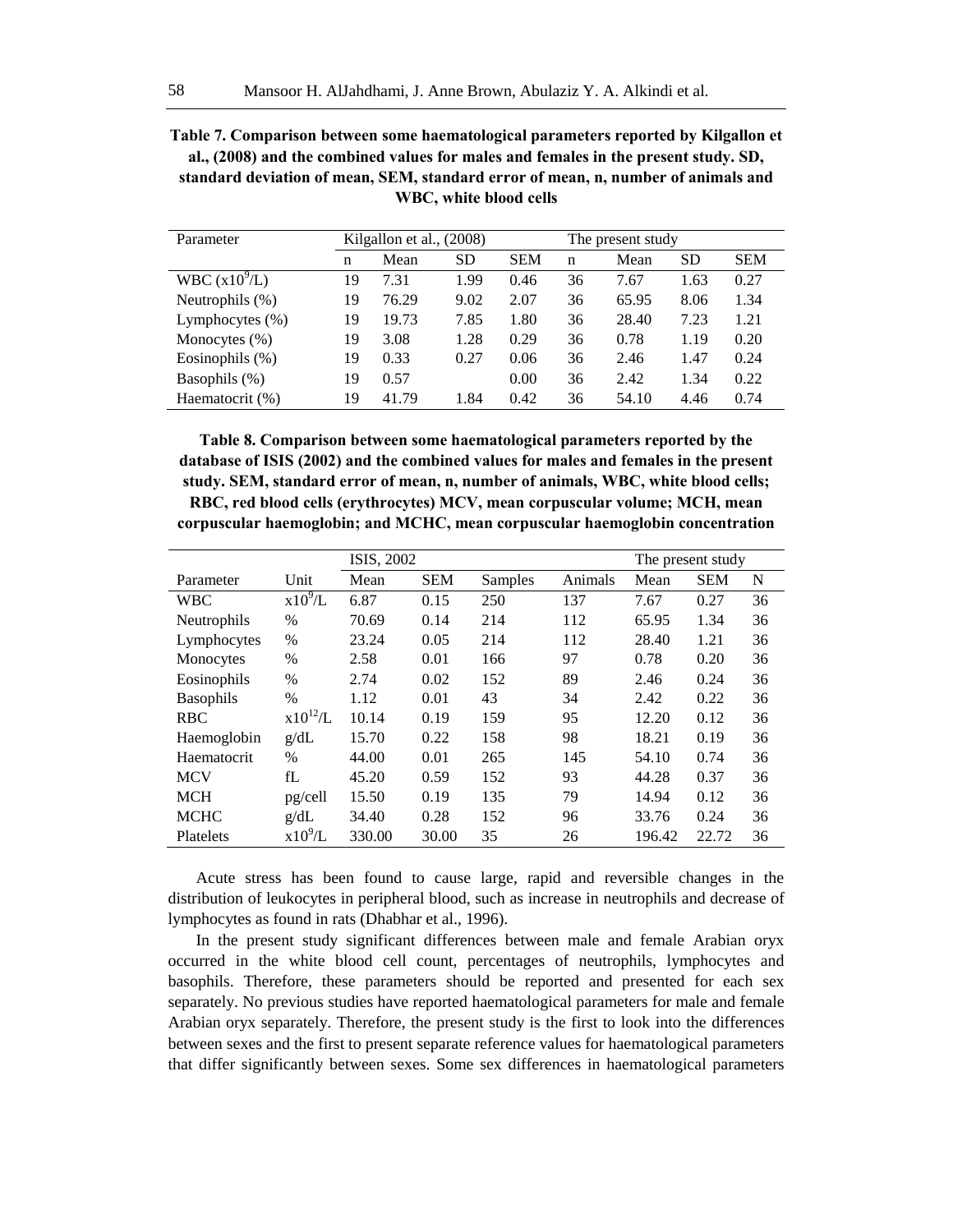were found between males and females of southern chamois (*Rupicapra pyrenaica*) such as a higher neutrophil count in males (Lopez-Olvera et al., 2006a), as seen in oryx in the present study. However, in some species there are no sex differences in haematological parameters exposed to capture. For example, Rispat et al. (1993) found no significant difference between 36 males and 35 females of Yucatan micropigs in all haematological parameters except in platelets count. Thus, sex differences are species dependant and it seems that each species has to be studied to elucidate these differences.

## **BIOCHEMISTRY,IONS, OSMOLALITY, HORMONES AND CLINICAL PARAMETERS**

The reference values for potassium, chloride, calcium, magnesium, lactate, insulin, body temperature, heart rate and respiratory rate showed no significant differences between male and female Arabian oryx.

Kilgallon et al. (2008) reported the concentrations of potassium and calcium in serum for a mixed group male and female Arabian oryx captured by non-chemical means as  $4.75 \pm 0.19$ mmol/L and  $1.16 \pm 0.01$  mmol/L, respectively (n = 19, 14 males and 5 females). These values are slightly lower but comparable to those obtained in the present study for mixed groups of both sexes (6.19  $\pm$  1.24 mmol/L and 2.29  $\pm$  0.04 mmol/L respectively) and values did not differ significantly in males and females ( Table 4).

The concentrations of chloride, magnesium, lactate, insulin, body temperature, heart rate and respiratory rate have not previously reported for oryx captured without chemical restraint. However, the values for chloride, magnesium and body temperature in the ISIS database (International Species Information System, 2002), after unknown methods of capture, and for unknown sex and age groups are comparable to those in the present study (Table 9).

Ideally, to get more accurate measurements for the baseline of body temperature, heart rate and respiratory rate, animals should be fitted with telemetric recording devices that measure these parameters at set intervals for long periods of time (Lopez-Olvera et al., 2006b). Some measurements of body temperature have now been acquired for Arabian oryx and show clear seasonal patterns (Hetem et al., 2010), but telemetric devices were not available for the present study. The collection of respiratory and heart rates by auscultation is a common and widely used method by veterinarians (Gonzalez et al., 2008) but suffers from the immediate effects of proximity and contact with the animals. In future studies, telemetry devices should be utilised for Arabian oryx to obtain measurements close to baseline for comparison to published values.

In the present study, there was a significant difference between the serum glucose concentrations of male and female oryx  $(6.08 \pm 1.94 \text{ mmol/L} \text{ in males}; 5.14 \pm 2.21 \text{ mmol/L in}$ females). A number of studies have reported the concentration of glucose in Arabian oryx, but for mixed sex groups. Ostrowski et al. (2006) reported a lower glucose concentration of 3.70  $\pm$  0.30 mmol/L (n = 7), while Kilgallon et al. (2008) and Vassart and Greth (1991) reported higher glucose concentrations of  $10.24 \pm 2.27$  mmol/L (n = 19), and  $10.82 \pm 0.83$  mmol/L (n  $= 73$ , immobilised) respectively. Finally, the ISIS database gives a value of 7.99  $\pm$  3.11 mmol/ $L$  (n = 163 samples from 98 animals). The concentration of glucose for merged sexes in the present study was  $5.76 \pm 2.05$  mmol/L.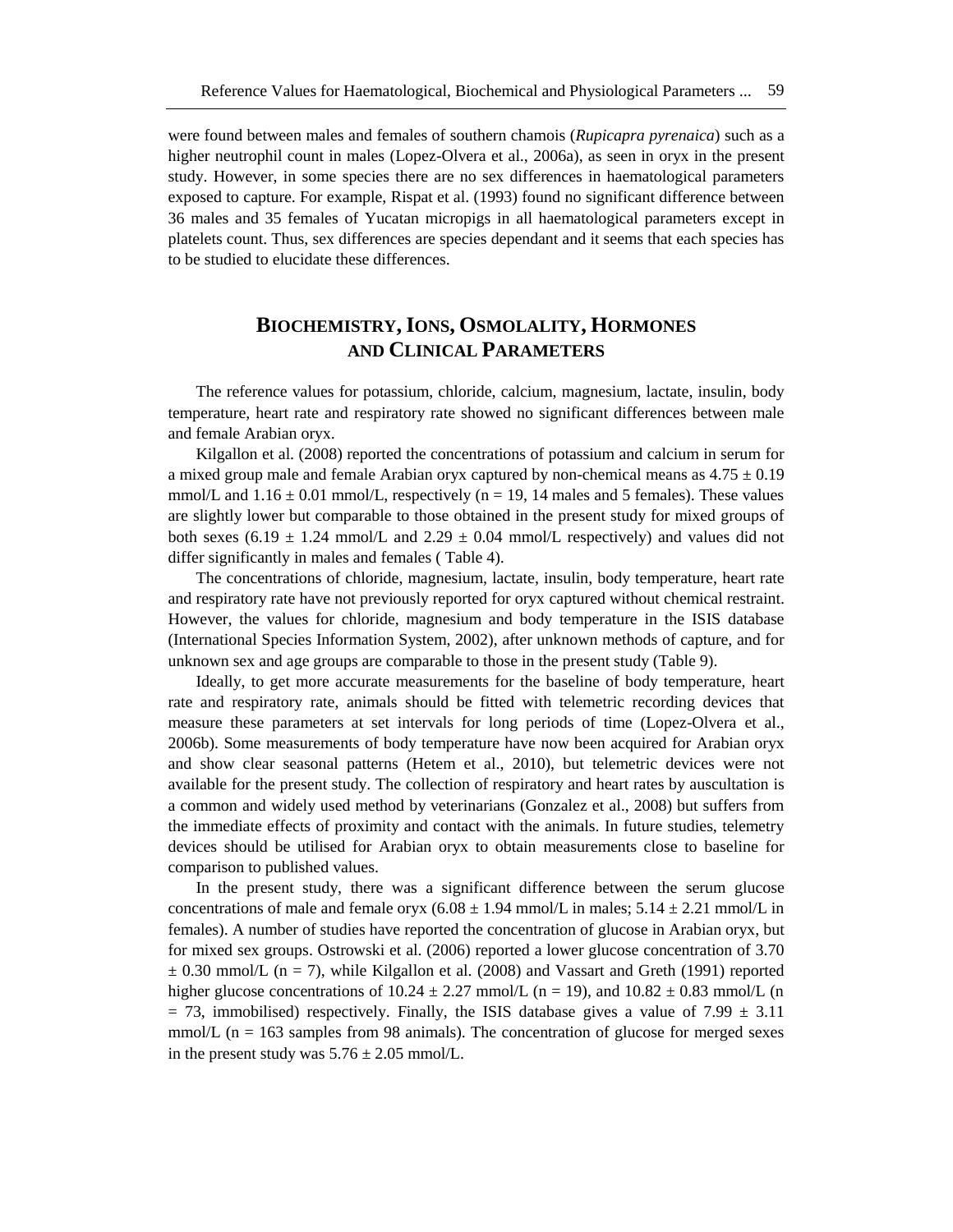|              |                 | ISIS, 2002 |            |         |         | The present study |            |    |
|--------------|-----------------|------------|------------|---------|---------|-------------------|------------|----|
| Parameter    | Units           | Mean       | <b>SEM</b> | Samples | Animals | Mean              | <b>SEM</b> | n  |
| Chloride     | mmol/L          | 104        | 0.368      | 118     | 69      | 105.08            | 1.46       | 36 |
| Magnesium    | mmol/L          | 0.971      | 0.057      | 14      | 12      | 1.69              | 0.50       | 20 |
| Body         |                 |            |            |         |         |                   |            |    |
| temperature: | $\rm ^{\circ}C$ | 38.8       | 0.197      | 37      |         | 38.39             | 0.15       | 16 |

**Table 9. Comparison between the concentration of chloride, magnesium and body temperature reported by ISIS, 2002 data base and the present study**

The concentration of circulating glucose is influenced by acute stress, and secretion of glucocorticoids and catecholamines increase the glucose in the blood (Steffens and de Boer, 1999). The animals in the present study and in the study of Ostrowski et al. (2006) were exposed to many occasions of handling and capture, before collection of the samples used in calculating reference values. In contrast, other studies (Vassart and Greth, 1991; Kilgallon et al., 2008) used naïve animals, captured for the first time and this is likely to explain the higher concentrations of circulating glucose. Familiarisation of animals to handling might play a role in reducing the level of stress in oryx, as implied by the lower concentration of glucose in familiarised animals compared to unfamiliar ones. Creatine kinase was not measured in the present study but would be a useful parameter for inclusion in future studies as an indicator of muscle damage and capture myopathy (Vassart et al., 1992). Additional parameters that might be useful in future studies are aspartate aminotransferase (AST) and alanine aminotransferase (ALT) for monitoring liver function (Kramer & Hoffmann, 1997). This study presents a broad range of valuable parameters that are useful for diagnosis of abnormalities in Arabian oryx and aid the conservation programmes to keep the oryx populations healthy. Using no chemical immobilisation makes the presented reference values closer to normality. The establishment of reference values for Arabian oryx that considers the differences between males and females has importance for future monitoring of the well-being of this endangered species.

#### **ACKNOWLEDGMENTS**

The study was supported by Diwan of Royal Court, Sultante of Oman. Analyses of samples were carried out at Sultan Qaboos University. Special thanks are due to Sultan Qaboos University Hospital (Departments of Haematology and Biochemistry). At the Royal Court Affairs, we would like to thank Eng. Mahmood AlAbri, the Director General of Veterinary Services and all staff who helped in the study.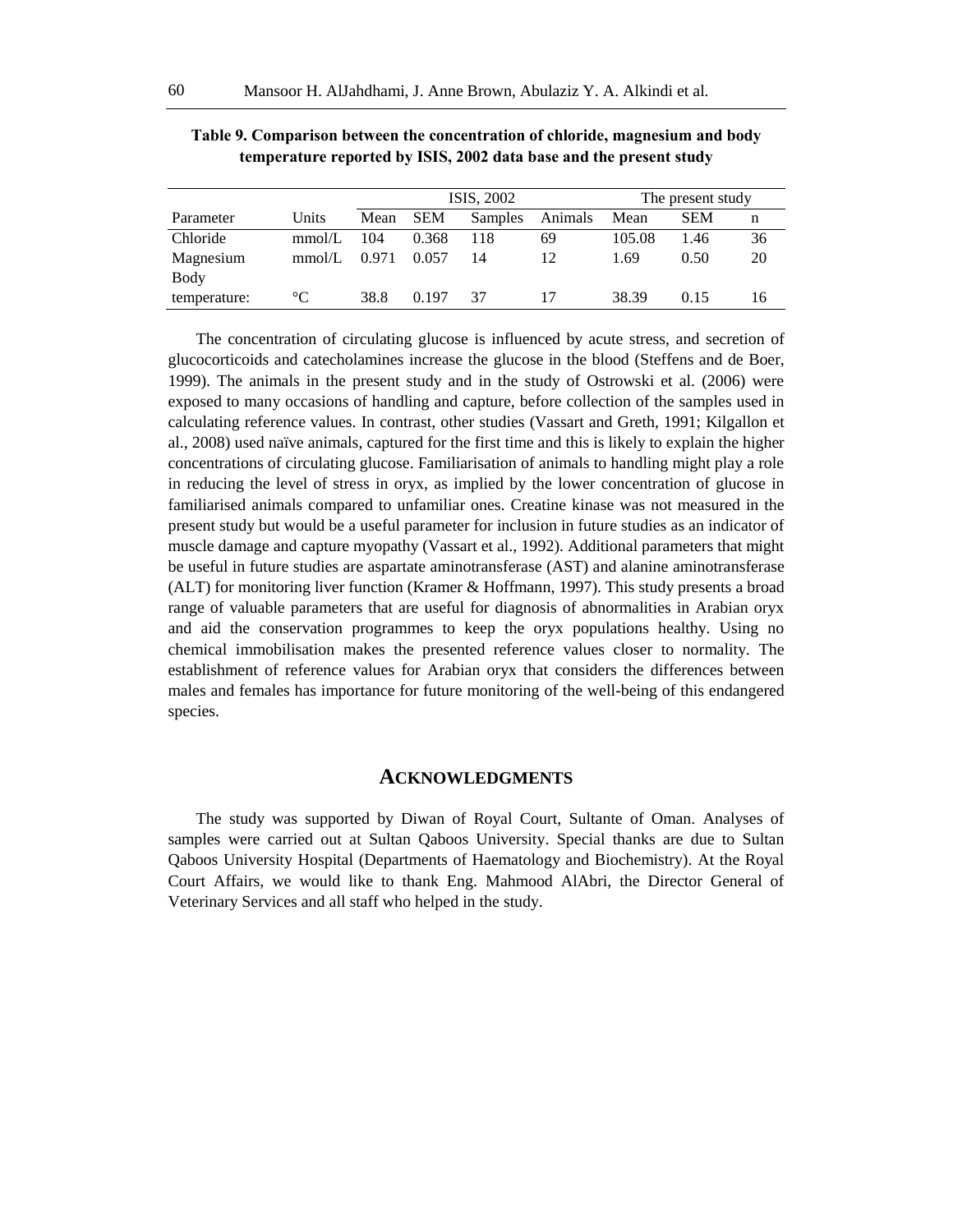#### **REFERENCES**

- AlJahdhami, MH 2010. Physiological monitoring of well-being for conservation of Arabian oryx, *Oryx leucoryx*. PhD Thesis, *University of Exeter*, UK.
- Ancrenaz, M, S Ostrowski, S Anagariyah and A Delhomme 1996. Long-duration anesthesia in Arabian oryx (*Oryx leucoryx*) using a medetomidine-etorphine combination. *Journal of Zoo and Wildlife Medicine.* 27, (2): 209-216.
- Botreau, R, I Veissier, A Butterworth, M Bracke and L Keeling 2007. Definition of criteria for overall assessment of animal welfare. *Animal Welfare*. 16, (2): 225-228.
- Bounous-Dalton, D and HB Hood 1980. Hematologic values for neonatal Arabian oryx (*Oryx leucoryx*). *Journal of Zoo Animal Medicine*. 11, (4): 118-119.
- Broom, D and K Johnson 1993. *Approaching questions of stress and welfare. Stress and Animal Welfare.* Kluwer Academic Publishers. 1-7.
- Burton, JL, ME Kehrli, Jr., S Kapil and RL Horst 1995. Regulation of L-selectin and CD18 on bovine neutrophils by glucocorticoids: effects of cortisol and dexamethasone. *Journal of Leukocyte Biology*. 57, (2): 317-25.
- Bush, M, RS Custer, JC Whitla and RJ Montali 1983. Hematologic and serum chemistry values of captive scimitar-horned oryx (*Oryx tao*): variations with age and sex. *Journal of Zoo Animal Medicine*. 14, (51): 55.
- Chapple, R, A English, R Mulley and E Lepherd 1991. Haematology and serum biochemistry of captive unsedated chital deer (*Axis axis*) in Australia. *Journal of Wildlife Diseases*. 27, (3): 396.
- Cross, JP, CG Mackintosh and JF Griffin 1988. Effect of physical restraint and xylazine sedation on haematological values in red deer (*Cervus elaphus*). *Research in Veterinary Science*. 45, (3): 281-6.
- Deem, SL, WB Karesh and W Weisman 2001. Putting theory into practice: wildlife health in conservation. Conservation Biology. 15, (5): 1224-1233.
- Dehghani, S, N Sharifnia, M Yahyaei and A Souri 1991. Clinical, haematological and biochemical effects of xylazine, ketamine and their combination in caprine and feline. *Veterinary Anaesthesia and Analgesia*. 18, (s1): 129-133.
- Dhabhar, F, A Miller, B McEwen and R Spencer 1996. Stress-induced changes in blood leukocyte distribution. Role of adrenal steroid hormones. *The Journal of Immunology*. 157, (4): 1638-1644.
- Dimauro, C, P Bonelli, P Nicolussi, S Rassu, A Cappio-Borlino and G Pulina 2008. Estimating clinical chemistry reference values based on an existing data set of unselected animals. *The Veterinary Journal*. 178, (2): 278-281.
- FAWC 1993. Second report on priorities for research and development in farm animal welfare. FAWC, *Ministry of Agriculture, Fisheries and Food*, Tolworth, UK (Now DEFRA, London).
- Ferrell, ST, RW Radcliffe, R Marsh, CB Thurman, CM Cartwright, TWJ De Maar, ES Blumer, E Spevak and SA Osofsky 2001. Comparisons among selected neonatal biomedical parameters of four species of semi-free ranging hippotragini: Addax (*Addax nasomaculatus*), scimitar-horned oryx (*Oryx dammah*), Arabian oryx (*Oryx leucoryx*), and sable antelope (*Hippotragus niger*). *Zoo Biology*. 20, (1): 47-54.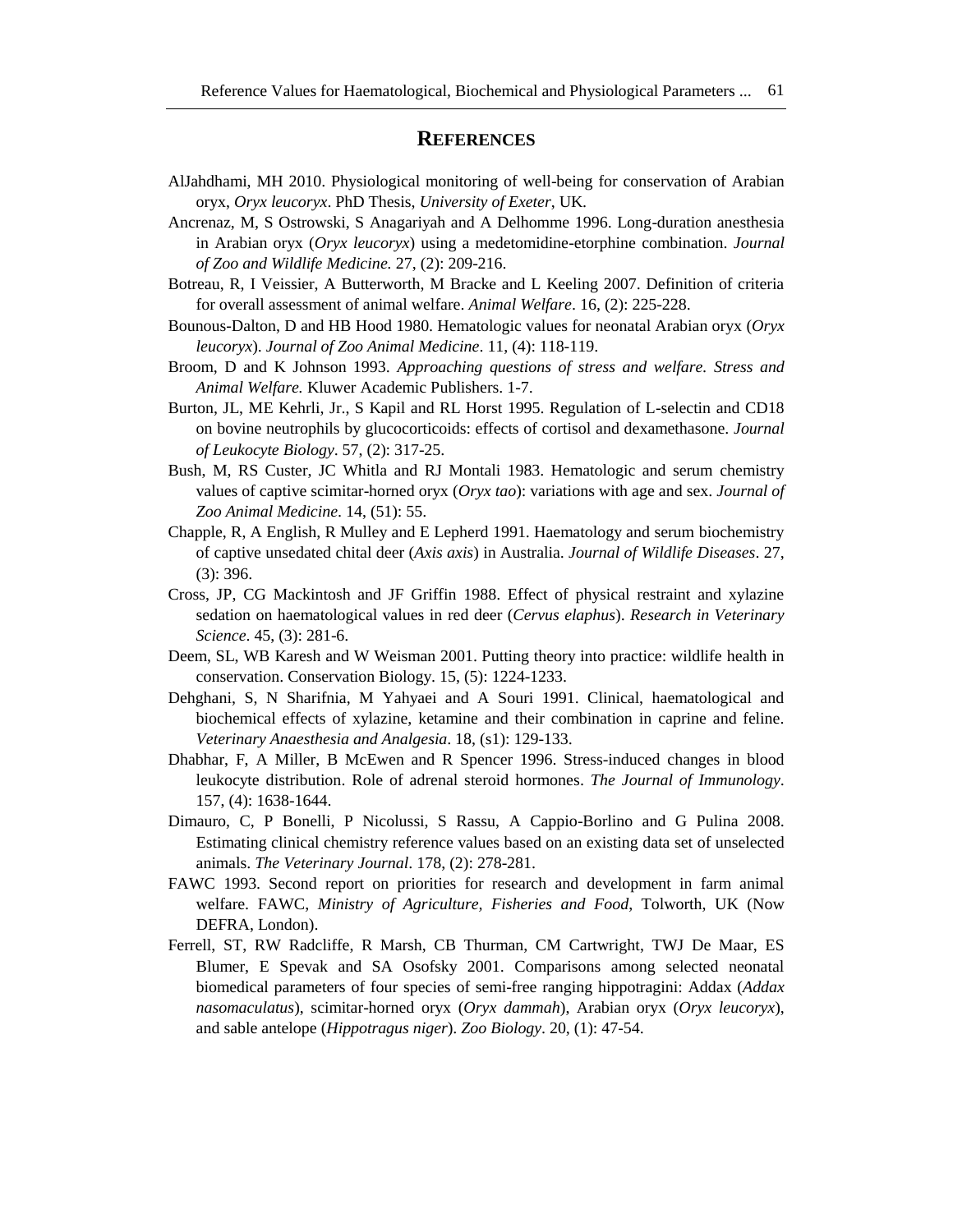- Gonzalez, R, F Berlinguer, G Espeso, F Ariu, A del Olmo, JJ Garde, M Gomendio, S Ledda and ERS Roldan 2008. Use of a neuroleptic in assisted reproduction of the critically endangered Mohor gazelle (*Gazella dama mhorr*). *Theriogenology*. 70, (6): 909-922.
- Greth, A and M Vassart 1989. Capture myopathy in Arabian oryx *Oryx leucoryx*, what is the best translocation technique? In, unpublished manuscript.
- Greth, A, M Vassart and S Anagariyah 1993. Evaluation of medetomidine-induced immobilization in Arabian oryx (*Oryx leucoryx*) - clinical, hematologic and biochemical effects. *Journal of Zoo and Wildlife Medicine*. 24, (4): 445-453.
- Hajduk, P, MD Copland and DA Schultz 1992. Effects of capture on hematological values and plasma cortisol levels of free-range koalas (*Phascolarctos cinereus*). *Journal of Wildlife Diseases*. 28, (3): 502-506.
- Harris, E and J Boyd, 1995. Statistical Bases of Reference Values in Laboratory Medicine. CRC Press.
- Hawkey, C and M Hart 1984. Age-related changes in the blood count of the scimitar-horned oryx (*Oryx tao*). *The Journal of Zoo Animal Medicine*. 157-160.
- Hawkey, CM 1991. The value of comparative haematological studies. Comparative Haematology International. 1, (1): 1-9.
- Hetem, R, W Strauss, L Fick, S Maloney, L Meyer, M Shobrak, A Fuller and D Mitchell 2010. Variation in the daily rhythm of body temperature of free-living Arabian oryx (*Oryx leucoryx*): does water limitation drive heterothermy? *Journal of Comparative Physiology B: Biochemical, Systemic, and Environmental Physiology*. 1-9.
- Horn, P and A Pesce 2003. Reference intervals: an update. *Clinica Chimica Acta*. 334, (1-2): 5-23.
- International Federation of Clinical Chemistry 1987. Approved recommendation (1987) on the theory of reference values. Part 5. Statistical treatment of collected reference values. Determination of reference limits. *Journal of Clinical Chemistry and Clinical Biochemistry*. 25, 645-656.
- International Species Information System 2002. Reference ranges for physiological data values, Arabian oryx (*Oryx leucoryx*). *ISIS*, www.isis.org.
- Iseki, R, M Mukai and M Iwata 1991. Regulation of T lymphocyte apoptosis: Signals for the antagonism between activation and glucocorticoids induced death. *Journal of Immunology*. l47, 4286-4292.
- Jain, N, 1986. *Schalm's Veterinary Hematology.* Lea & Febiger, Philadelphia.
- Junqueria, LC and J Carnerio, 2005. *Basic Histology.* Prentice Hall International, London.
- Kaneko, JJ, JW Harvey and ML Bruss, 1997. *Clinical Biochemistry of Domestic Animals.*  Academic Press Inc, San Diego, USA.
- Karesh, W and R Cook 1995. Applications of veterinary medicine to in situ conservation efforts. *Oryx*. 29, (4): 244-252.
- Karesh, W, A Rothstein, W Green, H Reuter, W Braselton, A Torres and R Cook 1997. Health evaluation of black-faced impala (*Aepyceros melampus petersi*) using blood chemistry and serology. *Journal of Zoo and Wildlife Medicine*. 361-367.
- Kilgallon, C, T Bailey, B Arca-Ruibal, M Misheff and D O'Donovan 2008. Blood-gas and acid-base parameters in nontranquilized Arabian oryx (*Oryx leucoryx*) in the United Arab Emirates. *Journal of Zoo and Wildlife Medicine*. 39, (1): 6-12.
- Kirkwood, J 1993. Interventions for wildlife health, conservation and welfare. *The Veterinary Record*. 132, (10): 235-238.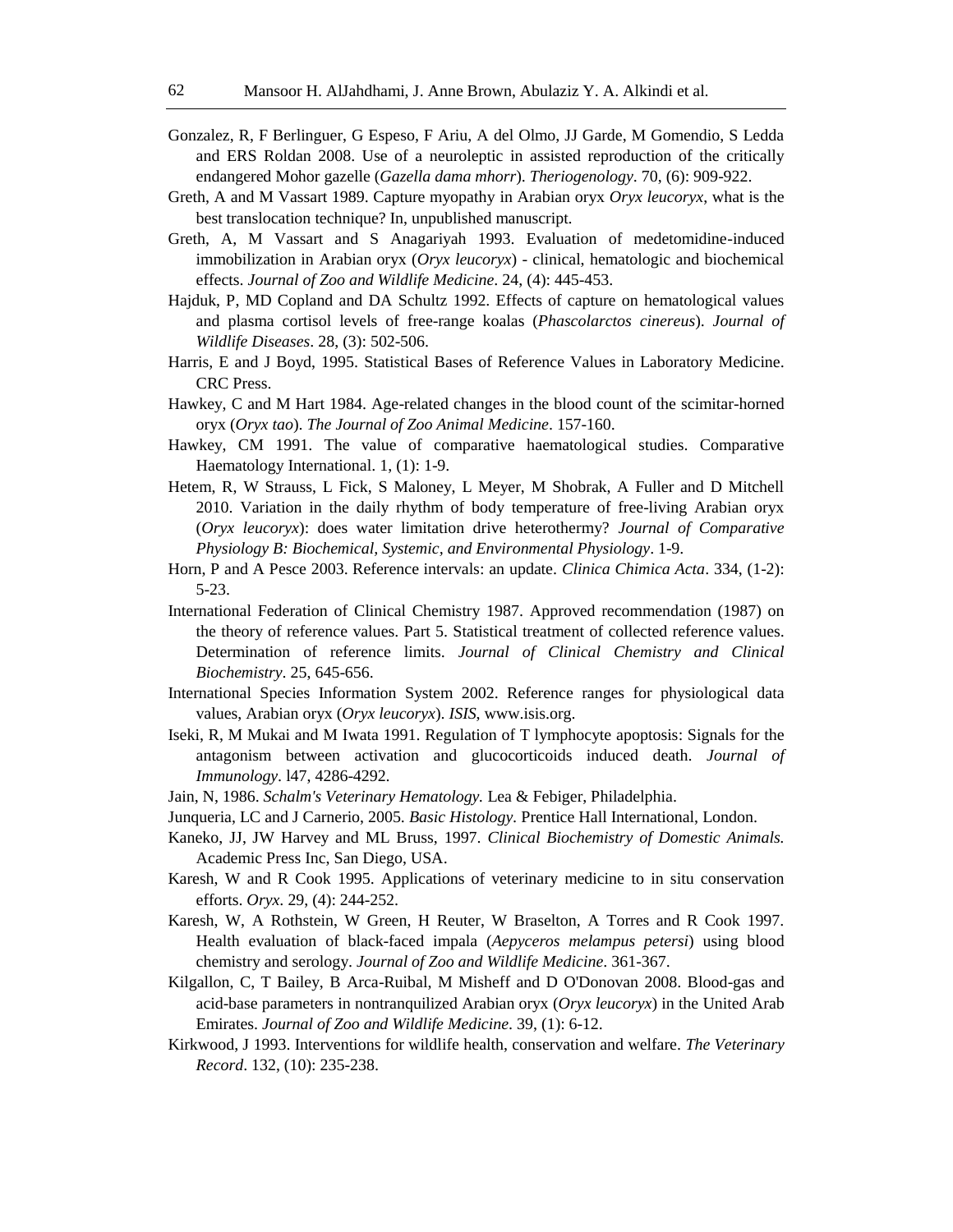- Kocan, A, B Glenn, T Thedford, R Doyle, K Waldrup, G Kubat and M Shaw 1981. Effects of chemical immobilization on hematologic and serum chemical values in captive whitetailed deer. *Journal of the American Veterinary Medical Association*. 179, (11): 1153.
- Kock, M, D Jessup, R Clark and C Franti 1987. Effects of capture on biological parameters in free-ranging bighorn sheep (*Ovis canadensis*): evaluation of drop-net, drive-net, chemical immobilization and the net-gun. *Journal of Wildlife Diseases*. 23, (4): 641-651.
- Kramer, JW and WE Hoffmann 1997. Clinical Enzymology. In, Clinical Biochemistry of Domestic Animals. Academic Press Inc, San Diego, USA, pp. 303-325.
- Lopez-Olvera, JR, I Marco, J Montane and S Lavin 2006a. Haematological and serum biochemical values of southern chamois (*Rupicapra pyrenaica*). *Veterinary Record*. 158, (14): 479-484.
- Lopez-Olvera, JR, I Marco, J Montane and S Lavin 2006b. Transport stress in Southern chamois (*Rupicapra pyrenaica*) and its modulation by acepromazine. *Veterinary Journal*. 172, (2): 347-355.
- Lumsden, J 1998. "Normal" or reference values: questions and comments. *Veterinary Clinical Pathology*. 27, (4): 102.
- Marco, I and S Lavin 1999. Effect of the method of capture on the haematology and blood chemistry of red deer (*Cervus elaphus*). *Research in Veterinary Science*. 66, (2): 81-84.
- Murray, W, A Peter and R Teclaw 1993. The clinical relevance of assay validation. *The Compendium on Continuing Education for the Practicing Veterinarian* (USA). 15, (12): 1665-1675.
- Ostrowski, S, JB Williams, P Mesochina and H Sauerwein 2006. Physiological acclimation of a desert antelope, Arabian oryx (*Oryx leucoryx*), to long-term food and water restriction. *Journal of Comparative Physiology B: Biochemical, Systemic, and Environmental Physiology*. 176, (3): 191-201.
- Peinado, V, J Celdron and J Palomeque 1999. Blood biochemistry values in some wild ruminants in captivity. *Comparative Clinical Pathology*. 9, (4): 175-181.
- Perez, JM, FJ Gonzalez, JE Granados, MC Perez, P Fandos, RC Soriguer and E Serrano 2003. Hematologic and biochemical reference intervals for Spanish ibex. *Journal of Wildlife Diseases*. 39, (1): 209-215.
- Presidente, P, J Lumsden, K Presnell, W Rapley and B McCraw 1973. Combination of etorphine and xylazine in captive white-tailed deer. II. Effects on hematologic, serum biochemical and blood gas values. *Journal of Wildlife Diseases*. 9, (4): 342.
- Pritchard, JC, CC Burn, ARS Barr and HR Whay 2009. Haematological and serum biochemical reference values for apparently healthy working horses in Pakistan. *Research in Veterinary Science*. 87, (3): 389-395.
- Rispat, G, M Slaoui, D Weber, P Salemink, C Berthoux and R Shrivastava 1993. Haematological and plasma biochemical values for healthy Yucatan micropigs. *Laboratory Animals*. 27, (4): 368-373.
- Russell, W and R Burch, 1959. The Principles of Humane Experimental Technique. Methuen, London, UK.
- Sapolsky, RM, LM Romero and AU Munck 2000. How do glucocorticoids influence stress responses? Integrating permissive, suppressive, stimulatory, and preparative actions. *Endocrine Reviews*. 21, (1): 55-89.
- Seal, U, J Ozoga, A Erickson and L Verme 1972. Effects of immobilization on blood analyses of white-tailed deer. *The Journal of Wildlife Management*. 1034-1040.